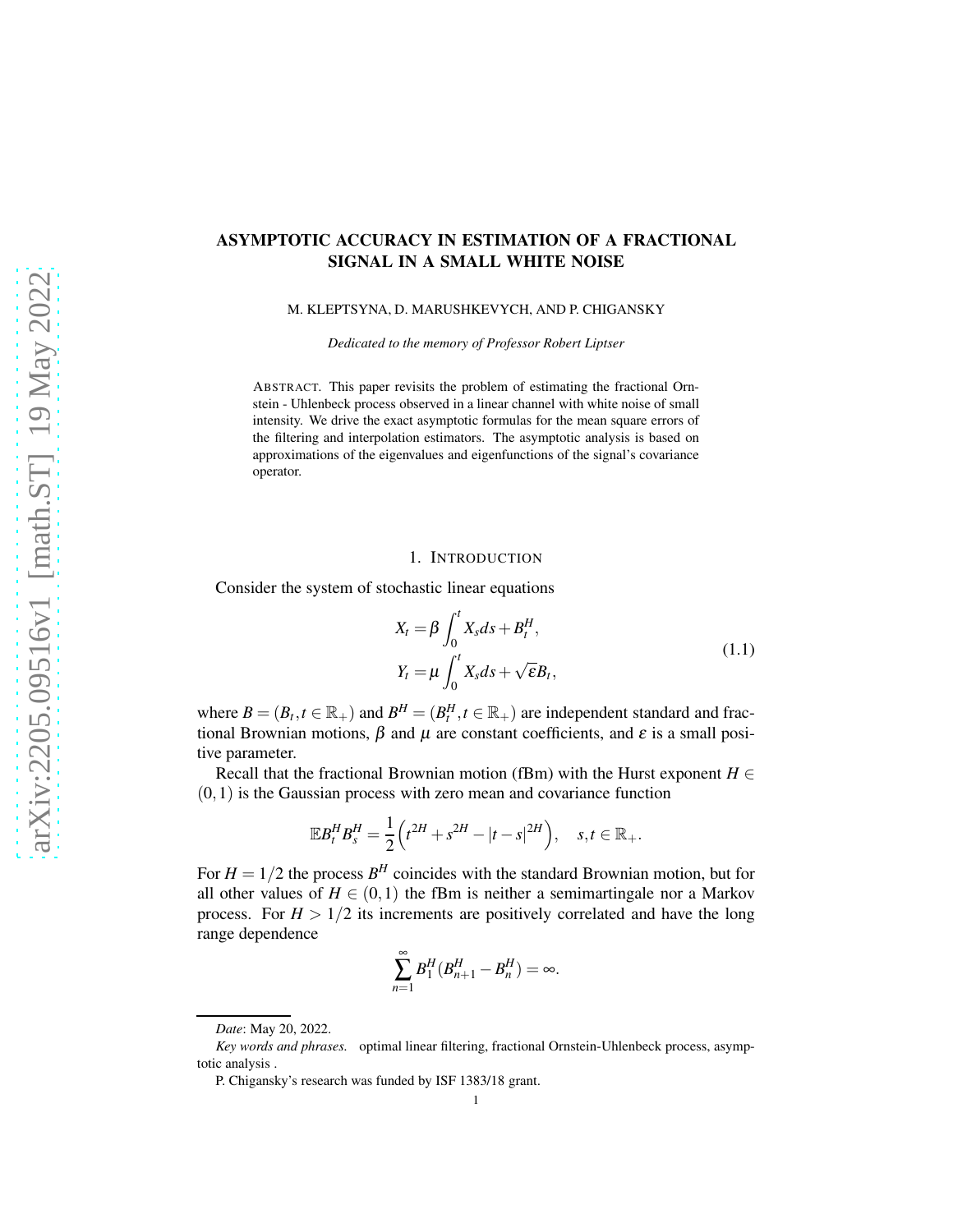Due to diversity of properties fBm plays an important role in the theory and applications of stochastic processes, see, e.g., [\[1\]](#page-18-0), [\[2\]](#page-18-1). The fractional Ornstein-Uhlenbeck (fOU) process defined by equation  $(1.1)$  inherits the long range dependence from the fBm, see [\[3\]](#page-18-2).

The optimal estimation problem of the signal *X* given the observed trajectory of the process *Y* consists of computing the conditional expectation  $\widehat{X}_{t,T} = \mathbb{E}(X_t | \mathcal{F}_T^Y)$ at a time  $t \in [0, T]$  where  $\mathcal{F}_T^Y = \sigma\{Y_t, t \leq T\}$ . This estimator minimizes the mean squared error over all functionals measurable with respect to  $\mathcal{F}_T^Y$ . For  $t < T$  it is called the interpolating (or smoothing) estimator and for  $t = T$ , the filtering estimator.

Since the process  $(X, Y)$  is Gaussian, the optimal estimator is a linear functional of the observations; more precisely, it is the stochastic integral, see [\[4\]](#page-19-0),

$$
\widehat{X}_{t,T} = \frac{1}{\mu} \int_0^t h_T(s,t) dY_s,
$$

where the weight function  $h_T(s,t)$  is the unique solution to the integral equation

<span id="page-1-0"></span>
$$
\varepsilon h_T(s,t) + \int_0^T \mu^2 K(r,s) h_T(r,t) dr = \mu^2 K(s,t), \quad 0 \le s \le t \le T,
$$
 (1.2)

where the covariance kernel  $K(s,t) = \mathbb{E}X_s X_t$  for the signal in [\(1.1\)](#page-0-0) has the form

<span id="page-1-1"></span>
$$
K(s,t) = \int_0^t e^{\beta(t-v)} \frac{d}{dv} \int_0^s H|v-u|^{2H-1} \operatorname{sign}(v-u) e^{\beta(s-u)} du dv. \tag{1.3}
$$

The minimal mean squared error  $P_{t,T}(\varepsilon) = \mathbb{E}(X_t - \widehat{X}_{t,T})^2$  is given by the formula

$$
P_{t,T}(\varepsilon) = \frac{\varepsilon}{\mu^2} h_T(t,t).
$$

A closed form solution to [\(1.2\)](#page-1-0) is known only for  $H = 1/2$ , i.e., when the signal is the classical OU process. This fact lies in the foundations of the Kalman-Bucy theory of the optimal linear filtering, [\[5\]](#page-19-1). The optimal estimate in this case can be computed recursively by solving a stochastic differential equation. The corresponding minimal estimation error solves the Riccati ordinary differential equation (see, e.g., [\[6,](#page-19-2) Theorem 12.10 ]), and a simple calculation reveals its exact asymptotics

$$
P_{t,T}(\varepsilon) \asymp \sqrt{\varepsilon/\mu^2} \begin{cases} 1/2, & t \in (0,T), \\ 1, & t = T, \end{cases}
$$
 as  $\varepsilon \to 0$ .

Here and below  $f(\varepsilon) \approx g(\varepsilon)$  means that  $f(\varepsilon)/g(\varepsilon) \to 1$  as  $\varepsilon \to 0$ . This formula shows that the interpolation and the filtering errors differ asymptotically only by a constant factor and decrease as the square root of the noise intensity.

### 2. THE MAIN RESULTS

In this paper we will derive a more general mean square error asymptotics, which remains valid for all values of the Hurst parameter.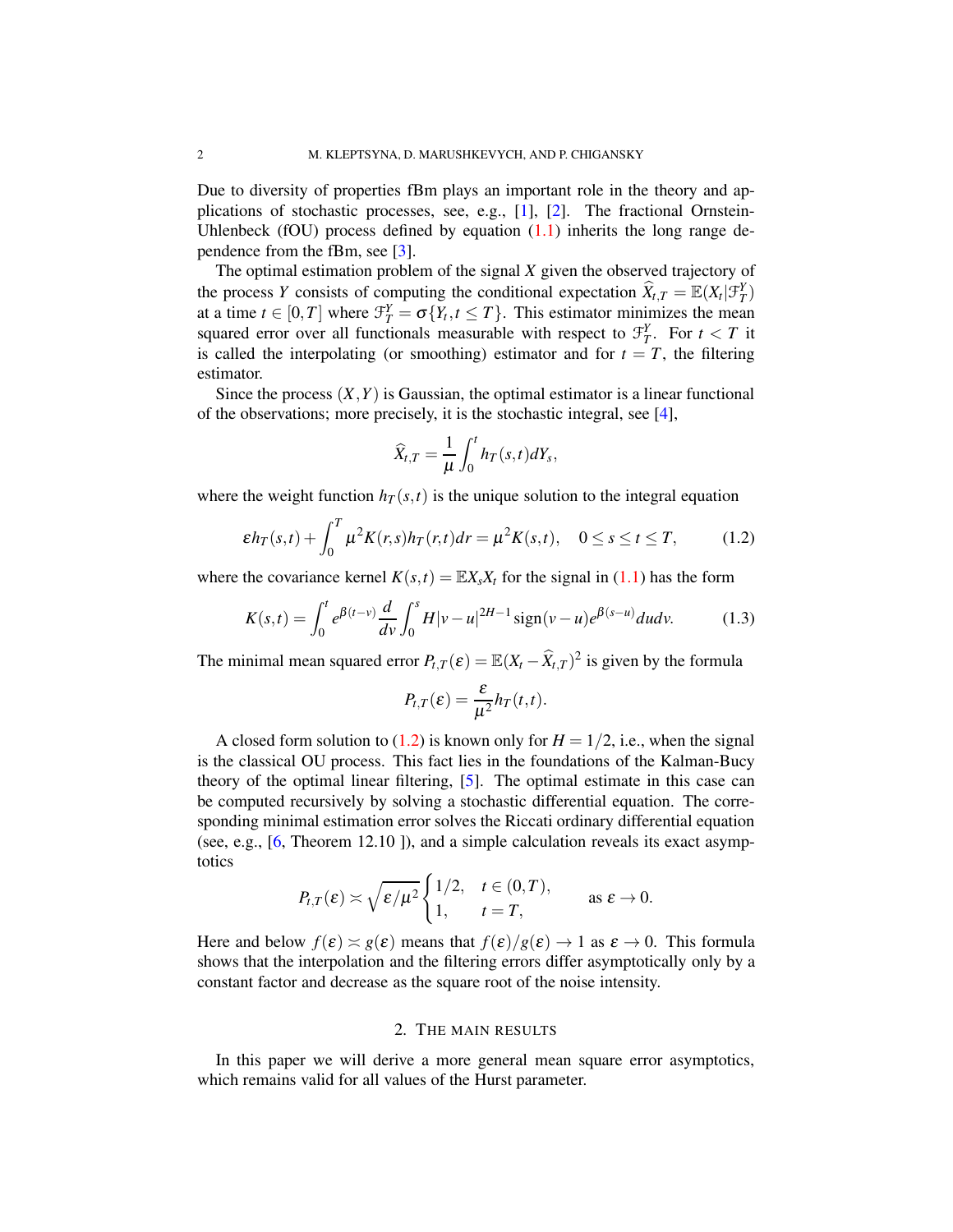<span id="page-2-1"></span>Theorem 2.1. *The minimal mean squared estimation error of the signal in the system* [\(1.1\)](#page-0-0) *satisfies the following asymptotics as*  $\varepsilon \to 0$ *:* 

<span id="page-2-0"></span>
$$
P_{t,T}(\varepsilon) \asymp (\varepsilon/\mu^2)^{\frac{2H}{1+2H}} \frac{\left(\sin(\pi H)\Gamma(2H+1)\right)^{\frac{1}{1+2H}}}{\sin \frac{\pi}{2H+1}} \begin{cases} \frac{1}{2H+1}, & t \in (0,T),\\ 1, & t = T. \end{cases}
$$
(2.1)

*Remark* 2.2. The estimation rate  $\varepsilon^{2H/(1+2H)}$  in [\(2.1\)](#page-2-0) coincides with the optimal minimax rate in the estimation problem of deterministic signals with Hölder exponent  $H \in (0, 1)$  in white noise, see. [\[7\]](#page-19-3), [\[8\]](#page-19-4).

Derivation of asymptotics  $(2.1)$  uses approximations to solutions of the spectral problem

$$
K\varphi=\lambda\varphi
$$

for the covariance operator

$$
(K\varphi)(t) = \int_0^T K(s,t)\varphi_s ds
$$

of the fOU process with kernel  $(1.3)$ . It is well known, that this problem has countably many nontrivial solutions  $(\lambda_n, \varphi_n)$ ,  $n \in \mathbb{N}$ . The eigenvalues  $\lambda_n$  are real, positive and can be ordered as a sequence decreasing to zero. The eigenfunctions  $\varphi_n$  form an orthonormal basis in the space  $L^2([0,T])$ . Adding  $\beta$  to the notation for the kernel  $(1.3)$ , note that it satisfies the scaling property

<span id="page-2-2"></span>
$$
K_{\beta}(sT, tT) = T^{2H} K_{\beta T}(s, t), \quad s, t \in [0, 1], \quad T > 0,
$$
\n(2.2)

by which the spectral problem can be considered on the unit interval [0,1] without loss of generality.

For the classical OU process, i.e. for  $H = 1/2$ , the spectral problem can be reduced to a boundary problem for a linear differential equation which has simple closed form solutions

<span id="page-2-3"></span>
$$
\lambda_n = \frac{1}{v_n^2 + \beta^2} \quad \text{and} \quad \varphi_n(t) \propto \sqrt{2} \sin(v_n t), \tag{2.3}
$$

where  $v_n = \pi n - \pi/2 + O(n^{-1})$  is the increasing sequence of the roots of equation

$$
v/\beta = \tan v.
$$

For all other values of the exponent  $H \in (0,1)$  asymptotically exact approximations for the eigenvalues and eigenfunctions can be obtained using the approach from [\[9\]](#page-19-5), which was recently applied in [\[10\]](#page-19-6) to the spectral analysis of the fBm.

The following result is of an independent interest and can be useful in other applications.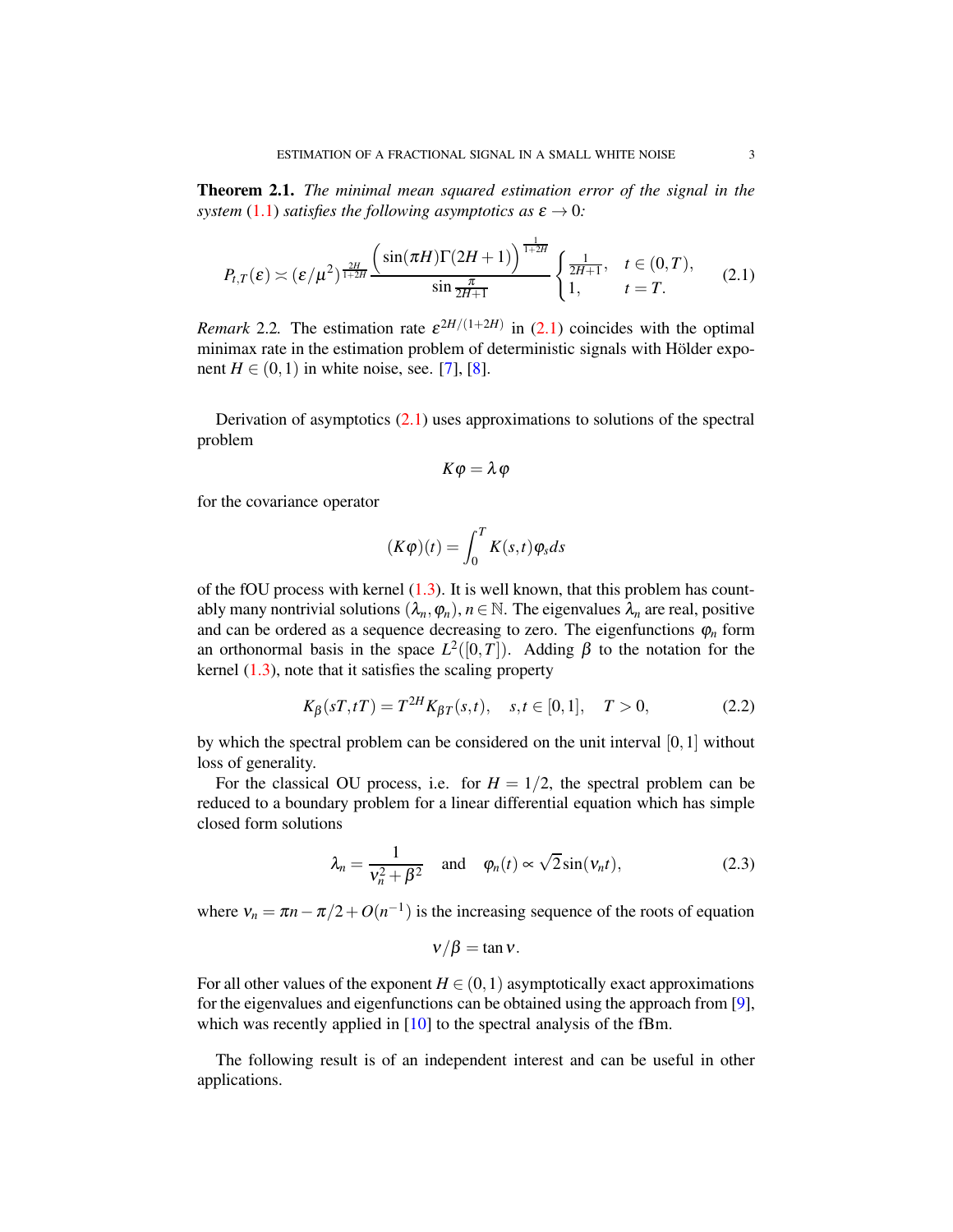# <span id="page-3-0"></span>Theorem 2.3.

*1. The eigenvalues of the covariance operator with kernel* [\(1.3\)](#page-1-1) *on the unit interval* [0,1] *satisfy the representation*

<span id="page-3-2"></span>
$$
\lambda_n = \sin(\pi H)\Gamma(2H+1)\frac{v_n^{1-2H}}{v_n^2 + \beta^2}, \quad n = 1, 2, ..., \tag{2.4}
$$

*where the sequence*  $v_n$  *has the same asymptotics as in the case of the fBm* ([\[10,](#page-19-6) Theorem 2.1]*):*

$$
v_n = \left(n - \frac{1}{2}\right)\pi - \frac{(H - \frac{1}{2})^2}{H + \frac{1}{2}}\frac{\pi}{2} + O(n^{-1}), \quad n \to \infty.
$$

*2. The eigenfunctions with the unit norm admit the same asymptotic approximation as in the case of the fBm (*[\[10,](#page-19-6) Theorem 2.1 ]*):*

<span id="page-3-1"></span>
$$
\varphi_n(x) = \sqrt{2} \sin \left( v_n x + \eta_H \right) \n- \int_0^\infty \left( e^{-x v_n u} f_0(u) + (-1)^n e^{-(1-x) v_n u} f_1(u) \right) du + O(n^{-1}),
$$
\n(2.5)

*where the residual is uniform in*  $x \in [0,1]$ *, the functions*  $f_i(\cdot)$  *are given by explicit formulas (see Lemma [4.9\)](#page-16-0) and*

$$
\eta_H = \frac{1}{4} \frac{(H - \frac{1}{2})(H - \frac{3}{2})}{H + \frac{1}{2}}.
$$

3. *The eigenfunctions satisfy*

$$
\varphi_n(1) = -(-1)^n \sqrt{2H+1} (1 + O(n^{-1})), \quad n \to \infty.
$$

## 3. PROOF OF THEOREM [2.1](#page-2-1)

Using the property  $(2.2)$ , we can rewrite the equation  $(1.2)$  as

$$
\varepsilon h(u,v) + \int_0^1 \mu^2 T^{2H+1} K_{\beta T}(r,u) h(r,v) dr = \mu^2 T^{2H} K_{\beta T}(u,v), \quad 0 \le u \le v \le 1,
$$

where  $h(u, v) := h_T(uT, vT)$ . Clearly

$$
P_{uT,T}(\varepsilon)=\frac{\varepsilon}{\mu^2}h(u,u), \quad u\in[0,1].
$$

Expanding the solution into series of the eigenfunctions of the kernel  $K_{\beta T}$  gives

$$
h(u,v)=\sum_{n=1}^{\infty}\frac{\mu^2T^{2H}}{\varepsilon\lambda_n^{-1}+\mu^2T^{2H+1}}\varphi_n(u)\varphi_n(v),\quad 0\leq u\leq v\leq 1,
$$

where  $\lambda_n$  are its eigenvalues. This series is absolutely convergent for any  $\varepsilon > 0$ , and its value increases unboundedly as  $\varepsilon \to 0$ . Its first order asymptotics will not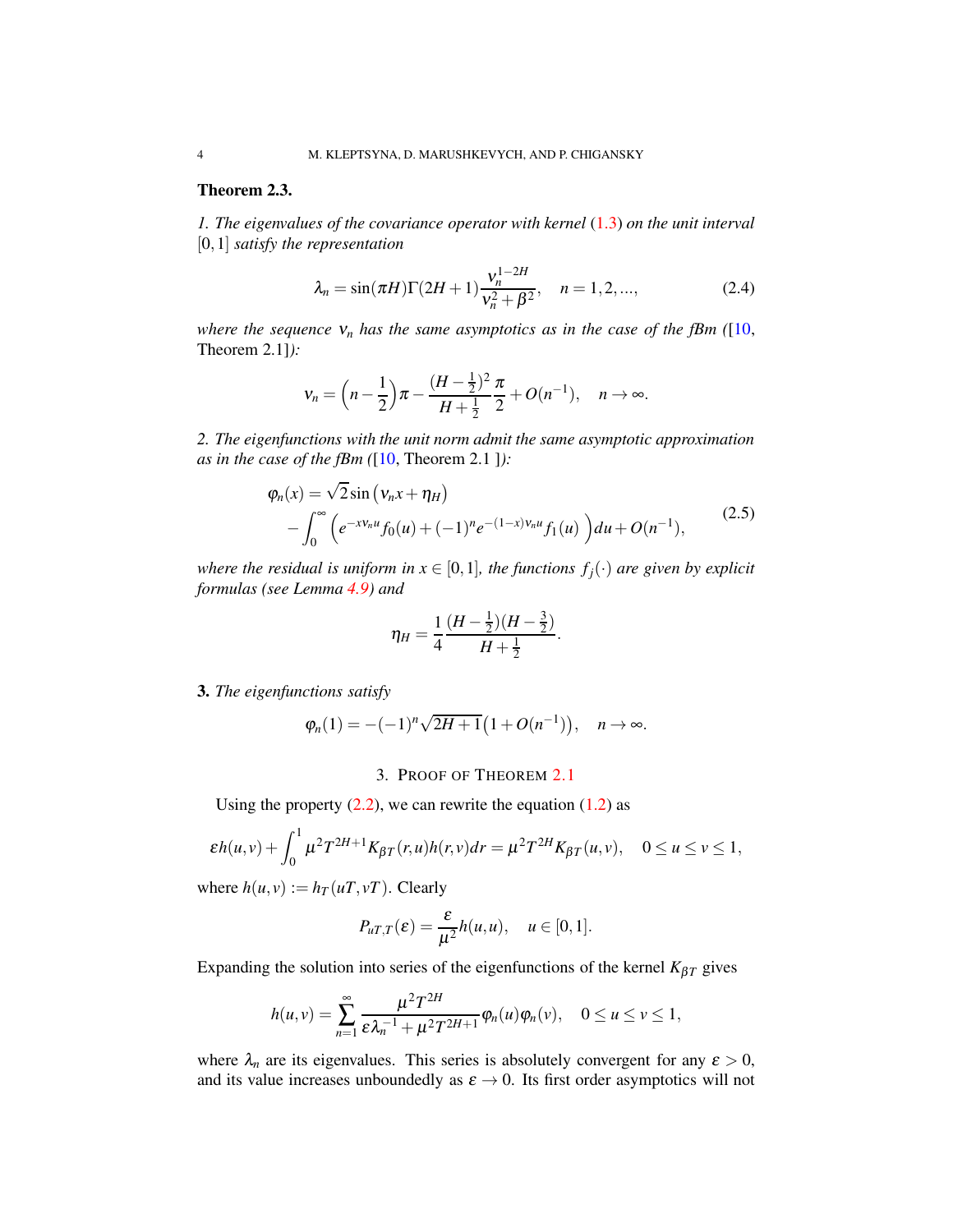change if the eigenvalues and the eigenfunctions are replaced with their approxi-mations from Theorem [2.3.](#page-3-0) Denote  $C := \sin(\pi H)\Gamma(2H + 1)$ , then

$$
P_{T,T}(\varepsilon) = \frac{\varepsilon}{\mu^2} h(1,1) = \sum_{n=1}^{\infty} \frac{\varepsilon T^{2H}}{\varepsilon \lambda_n^{-1} + \mu^2 T^{2H+1}} \varphi_n^2(1) \asymp
$$
  

$$
\sum_{n=1}^{\infty} \frac{\varepsilon T^{2H}}{\frac{\varepsilon}{C} (\pi n)^2 + (\beta T)^2} (2H+1) \asymp
$$
  

$$
(2H+1) \int_1^{\infty} \frac{\varepsilon T^{2H}}{\frac{\varepsilon}{C} ((\pi x)^{2H+1} + (\beta T)^2 (\pi x)^{2H-1}) + \mu^2 T^{2H+1}} dx \asymp
$$
  

$$
\frac{\varepsilon}{\mu^2 T} \left( \frac{\varepsilon}{C} \frac{1}{T^{2H+1} \mu^2} \right)^{-\frac{1}{2H+1}} \frac{2H+1}{\pi} \int_0^{\infty} \frac{1}{y^{2H+1} + 1} dy =
$$
  

$$
\frac{\varepsilon}{\mu^2 T} \left( \frac{\varepsilon}{C} \frac{1}{T^{2H+1} \mu^2} \right)^{-\frac{1}{2H+1}} \frac{1}{\sin \frac{\pi}{2H+1}} = (\varepsilon/\mu^2)^{\frac{2H}{2H+1}} \frac{C^{\frac{1}{2H+1}}}{\sin \frac{\pi}{2H+1}},
$$

which is the asymptotic expression for the filtering error in  $(2.1)$  with  $t = T$ . To compute  $P_{uT,T}(\varepsilon)$  for  $u \in (0,1)$  we will use the approximation for the eigefunctions  $(2.5)$  which, for any fixed  $u$  in the interior of the interval, takes the form

$$
\varphi_n(u) = \sqrt{2}\sin(v_n u + \eta_H) + O(n^{-1})
$$
 as  $n \to \infty$ .

Then

<span id="page-4-0"></span>
$$
P_{uT,T}(\varepsilon) = \frac{\varepsilon}{\mu^2} h(u, u) = \sum_{n=1}^{\infty} \frac{\varepsilon T^{2H}}{\varepsilon \lambda_n^{-1} + \mu^2 T^{2H+1}} \varphi_n^2(u) =
$$
  

$$
\sum_{n=1}^{\infty} \frac{\varepsilon T^{2H}}{\varepsilon \lambda_n^{-1} + \mu^2 T^{2H+1}} - \sum_{n=1}^{\infty} \frac{\varepsilon T^{2H}}{\varepsilon \lambda_n^{-1} + \mu^2 T^{2H+1}} \cos(2v_n u + 2\eta_H) :=
$$
(3.1)  
 $I_1(\varepsilon) + I_2(\varepsilon).$ 

Here  $I_1(\varepsilon)$  differs from the previous case only by the factor  $2H + 1$ , and thus, to derive the asymptotics of the interpolation error  $(2.1)$  for any  $t \in (0, T)$ , it remains to show that  $I_2(\varepsilon)$  vanishes as  $\varepsilon \to 0$  faster than  $\varepsilon^{2H/(2H+1)}$ . To this end, define the sequence of partial sums  $(S_n)_{n\geq 0}$ 

$$
S_n = \sum_{k=1}^n \cos(2v_k u + 2\eta_H), \quad n \ge 1, \quad S_0 = 0.
$$

For any  $u \in (0,1)$  this sequence is bounded and

$$
I_2(\varepsilon) = \sum_{n=1}^{\infty} \frac{\varepsilon T^{2H}}{\varepsilon \lambda_n^{-1} + \mu^2 T^{2H+1}} (S_n - S_{n-1}) =
$$
  

$$
\varepsilon^2 T^{2H} \sum_{n=1}^{\infty} S_n \frac{\lambda_{n+1}^{-1} - \lambda_n^{-1}}{(\varepsilon \lambda_{n+1}^{-1} + \mu^2 T^{2H+1})(\varepsilon \lambda_n^{-1} + \mu^2 T^{2H+1})}.
$$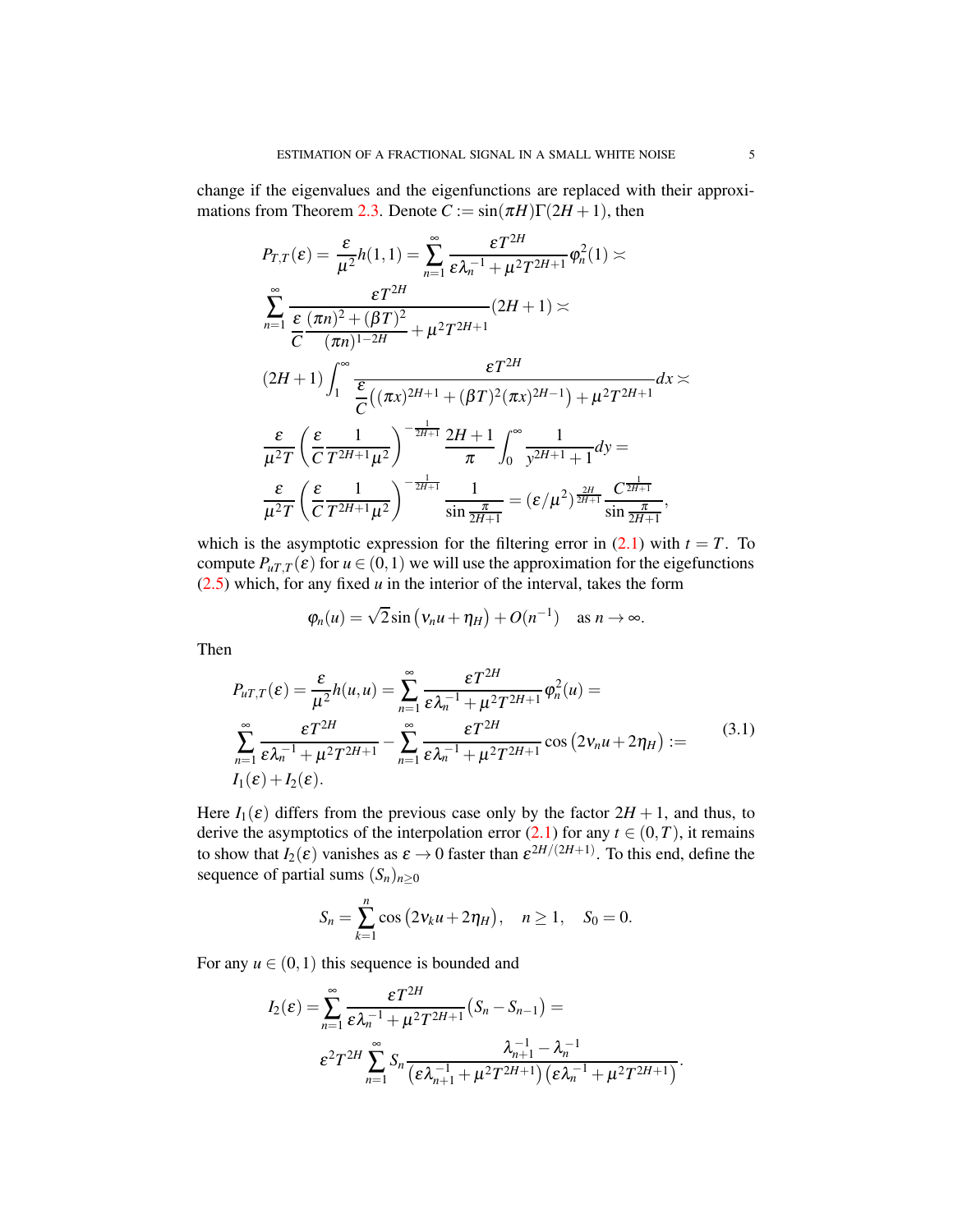By formula [\(2.4\)](#page-3-2), for all *n* large enough, we have

 $|\lambda_{n+1}^{-1} - \lambda_n^{-1}| \le C_1 n^{2H}$  and  $\lambda_n^{-1} \ge C_2 n^{2H+1}$ 

with some constants  $C_1$  and  $C_2$ . Then, since  $(S_n)$  is bounded, there exists a constant *C*<sup>3</sup> such that

$$
|I_2(\varepsilon)| \leq C_3 \varepsilon^2 \sum_{n=1}^{\infty} \frac{n^{2H}}{\left(\varepsilon n^{2H+1} + 1\right)^2} \asymp C_3 \varepsilon^2 \int_1^{\infty} \frac{x^{2H}}{\left(\varepsilon x^{2H+1} + 1\right)^2} dx \asymp
$$
  

$$
C_3 \varepsilon \int_0^{\infty} \frac{y^{2H}}{\left(y^{2H+1} + 1\right)^2} dy = O(\varepsilon), \quad \varepsilon \to 0.
$$

Consequently, the second term in  $(3.1)$  is asymptotically negligible, which completes the proof.

## 4. PROOF OF THEOREM [2.3](#page-3-0)

The main idea of the proof is to reduce the spectral problem to solving a certain auxiliary system of integral and algebraic equations, which turns out to be more tractable for asymptotic analysis. A detailed description of the method appears in [\[10,](#page-19-6) Section 4]; frequently used notations and results from the complex analysis can be found in monograph [\[11\]](#page-19-7).

4.1. **The case**  $H > \frac{1}{2}$  $\frac{1}{2}$ . In this case the expression [\(1.3\)](#page-1-1) can be simplified by interchanging integration and derivative:

$$
K(s,t) = \int_0^t \int_0^s e^{\beta(t-v)} e^{\beta(s-u)} c_\alpha |u-v|^{-\alpha} du dv,
$$

where we defined the new parameter  $\alpha := 2 - 2H \in (0,1)$  and the constant  $c_{\alpha} =$  $(1 - \frac{\alpha}{2})(1 - \alpha)$ . In these notations the spectral problem takes the form

<span id="page-5-0"></span>
$$
\int_0^1 \left( \int_0^x \int_0^y e^{\beta(x-u)} e^{\beta(y-v)} c_\alpha |u-v|^{-\alpha} dv du \right) \varphi(y) dy = \lambda \varphi(x), \quad x \in [0,1]. \tag{4.1}
$$

4.1.1. *The Laplace transform.* Consider the Laplace transform of the solution to equation [\(4.1\)](#page-5-0)

<span id="page-5-1"></span>
$$
\widehat{\varphi}(z) = \int_0^1 e^{-zx} \varphi(x) dx, \quad z \in \mathbb{C}.
$$
 (4.2)

Since the integral is computed over a bounded interval, it defines an entire function. In the following lemma, using the particular form of the kernel, we will derive an expression for  $\hat{\varphi}(z)$ , central to our approach.

**Lemma 4.1.** Let  $(\lambda, \varphi)$  solve the spectral problem  $(4.1)$ , then the Laplace trans*form* [\(4.2\)](#page-5-1) *admits the representation*

<span id="page-5-3"></span>
$$
\widehat{\varphi}(z) = \widehat{\varphi}(-\beta) - \frac{z + \beta}{\Lambda(z)} \Big( \Phi_0(z) + e^{-z} \Phi_1(-z) \Big), \tag{4.3}
$$

*where*

<span id="page-5-2"></span>
$$
\Lambda(z) = \frac{\Gamma(\alpha)\lambda}{c_{\alpha}}(z^2 - \beta^2) + \int_0^{\infty} \frac{2t^{\alpha}}{t^2 - z^2} dt,
$$
\n(4.4)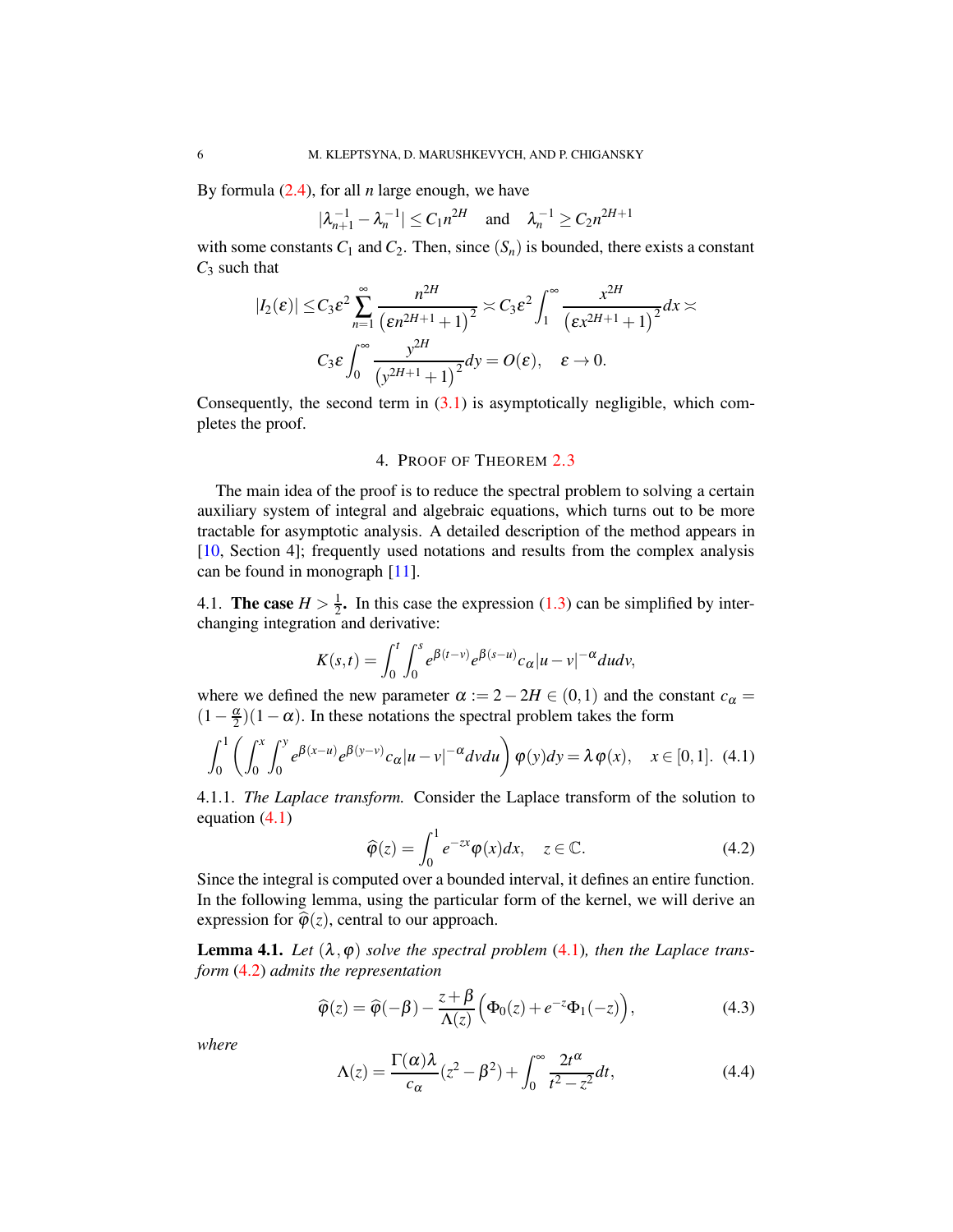*and the functions*  $\Phi_0(z)$  *and*  $\Phi_1(z)$ *, defined in* [\(4.17\)](#page-7-0)*, are sectionally holomorphic on the cut plane*  $\mathbb{C}\setminus\mathbb{R}_+$ *.* 

*Proof.* Differentiating both sides of equation [\(4.1\)](#page-5-0) we get

<span id="page-6-0"></span>
$$
\int_0^1 \left( \int_0^y e^{-\beta v} c_\alpha |x - v|^{-\alpha} dv \right) e^{\beta y} \varphi(y) dy + \beta \lambda \varphi(x) = \lambda \varphi'(x), \quad x \in [0, 1]. \tag{4.5}
$$

Define the function

<span id="page-6-1"></span>
$$
\psi(x) := e^{-\beta x} \int_{x}^{1} e^{\beta r} \varphi(r) dr.
$$
\n(4.6)

Integration by parts gives

$$
\int_0^1 \left( \int_0^y e^{-\beta v} c_\alpha |x - v|^{-\alpha} dv \right) e^{\beta y} \varphi(y) dy = \int_0^1 c_\alpha |x - y|^{-\alpha} \psi(y) dy.
$$

Equation [\(4.5\)](#page-6-0) is equivalent to the generalized spectral problem

<span id="page-6-2"></span>
$$
\int_0^1 c_\alpha |x - y|^{-\alpha} \psi(y) dy = \lambda \left( \beta^2 \psi(x) - \psi''(x) \right), \quad x \in [0, 1],
$$
  
 
$$
\psi(1) = 0, \ \psi'(0) + \beta \psi(0) = 0,
$$
 (4.7)

where the boundary conditions follow from definition  $(4.6)$  since

<span id="page-6-8"></span>
$$
\psi'(x) + \beta \psi(x) = -\varphi(x). \tag{4.8}
$$

Plugging the identity

$$
|x-y|^{-\alpha} = \frac{1}{\Gamma(\alpha)} \int_0^\infty t^{\alpha-1} e^{-t|x-y|} dt, \quad \alpha \in (0,1),
$$

into [\(4.7\)](#page-6-2) gives

<span id="page-6-3"></span>
$$
\int_0^\infty t^{\alpha-1} u(x,t) dt = \frac{\Gamma(\alpha)\lambda}{c_\alpha} \Big( \beta^2 \psi(x) - \psi''(x) \Big), \tag{4.9}
$$

where we defined the function

<span id="page-6-5"></span>
$$
u(x,t) := \int_0^1 \psi(y) e^{-t|x-y|} dy.
$$
 (4.10)

On the other hand, integrating twice by parts and using the boundary conditions of the problem [\(4.7\)](#page-6-2), we get

<span id="page-6-4"></span>
$$
\widehat{\psi}''(z) = \int_0^1 \psi''(x)e^{-zx}dx = \psi'(1)e^{-z} + (\beta - z)\psi(0) + z^2\widehat{\psi}(z).
$$
 (4.11)

Applying the Laplace transform to  $(4.9)$  and substituting  $(4.11)$  gives

<span id="page-6-7"></span>
$$
\int_0^\infty t^{\alpha-1} \widehat{u}(z,t) dt = \frac{\Gamma(\alpha)\lambda}{c_\alpha} \Big( (\beta^2 - z^2) \widehat{\psi}(z) - \psi'(1)e^{-z} - (\beta - z)\psi(0) \Big). \tag{4.12}
$$

Another expression for  $\hat{u}(z,t)$  can be derived from definition [\(4.10\)](#page-6-5). Differentiating it twice we obtain the equation

<span id="page-6-6"></span>
$$
u''(x,t) = t^2 u(x,t) - 2t \Psi(x)
$$
\n(4.13)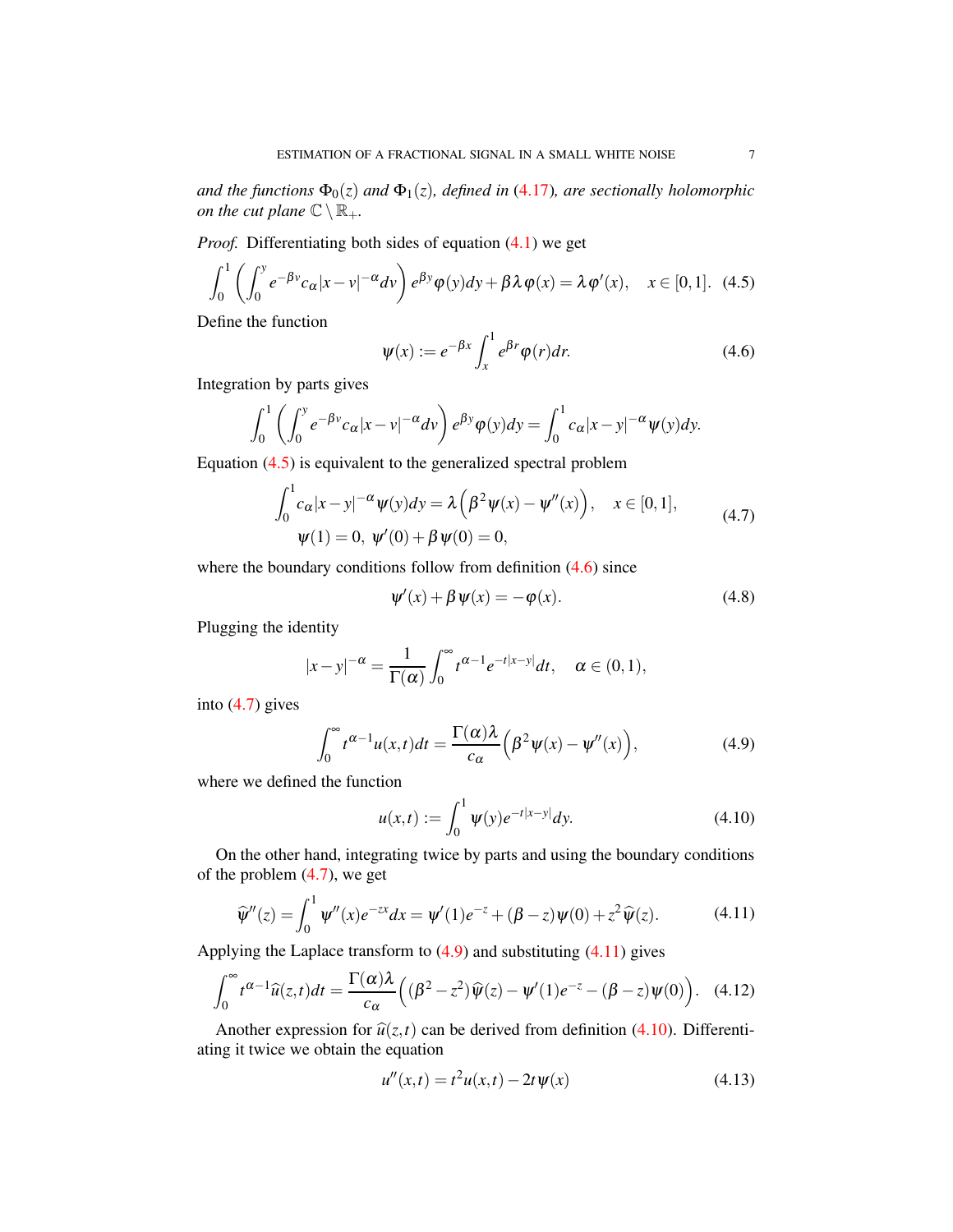and the boundary conditions

<span id="page-7-1"></span>
$$
u'(0,t) = tu(0,t),
$$
  
\n
$$
u'(1,t) = -tu(1,t).
$$
\n(4.14)

Now integrating by parts twice we get

<span id="page-7-2"></span>
$$
\hat{u}''(z,t) = \int_0^1 u''(x,t)e^{-zx}dx = u'(1,t)e^{-z} - u'(0,t) + z\hat{u}'(z,t) =
$$
\n
$$
(z-t)e^{-z}u(1,t) - (z+t)u(0,t) + z^2\hat{u}(z,t),
$$
\n(4.15)

where  $(4.14)$  was used. Combine the Laplace transform of  $(4.13)$  with  $(4.15)$  to get

<span id="page-7-3"></span>
$$
\widehat{u}(z,t) = \frac{1}{z-t}u(0,t) - \frac{1}{z+t}u(1,t)e^{-z} - \frac{2t}{z^2-t^2}\widehat{\psi}(z).
$$
 (4.16)

Plugging  $(4.16)$  into  $(4.12)$  and simplifying, we get

$$
\widehat{\psi}(z) = \frac{1}{\Lambda(z)} \Big( \Phi_0(z) + e^{-z} \Phi_1(-z) \Big),
$$

where the function  $\Lambda(z)$  is defined in [\(4.4\)](#page-5-2) and

<span id="page-7-0"></span>
$$
\Phi_0(z) := -\frac{\Gamma(\alpha)\lambda}{c_\alpha}(\beta - z)\psi(0) + \int_0^\infty \frac{t^{\alpha - 1}}{t - z}u(0, t)dt,
$$
\n
$$
\Phi_1(z) := -\frac{\Gamma(\alpha)\lambda}{c_\alpha}\psi'(1) + \int_0^\infty \frac{t^{\alpha - 1}}{t - z}u(1, t)dt.
$$
\n(4.17)

Since  $\hat{\psi}'(z) = -\psi(0) + z\hat{\psi}(z)$  and  $\hat{\psi}'(z) + \beta\hat{\psi}(z) = -\hat{\phi}(z)$  (see [\(4.8\)](#page-6-8)), we get  $\widehat{\varphi}(z) = \psi(0) - (z+\beta)\widehat{\psi}(z),$ 

which gives  $(4.3)$ .

The next lemma elaborates the structure of the function  $\Lambda(z)$  and reveal some of its useful properties.

# <span id="page-7-6"></span>Lemma 4.2.

*a. The function* Λ(*z*) *admits the closed form*

<span id="page-7-4"></span>
$$
\Lambda(z) = \frac{\Gamma(\alpha)\lambda}{c_{\alpha}}(z^2 - \beta^2) + z^{\alpha - 1}\frac{\pi}{\cos\frac{\pi}{2}\alpha} \begin{cases} e^{\frac{1 - \alpha}{2}\pi i}, & \arg(z) \in (0, \pi), \\ e^{-\frac{1 - \alpha}{2}\pi i}, & \arg(z) \in (-\pi, 0) \end{cases}
$$
(4.18)

*and has zeros at*  $\pm z_0 = \pm i v$ *, where*  $v > 0$  *is the unique real root of the equation* 

<span id="page-7-5"></span>
$$
\lambda = \frac{c_{\alpha}}{\Gamma(\alpha)} \frac{\pi}{\cos \frac{\pi}{2} \alpha} \frac{v^{\alpha - 1}}{\beta^2 + v^2}.
$$
\n(4.19)

*b.* The limits  $\Lambda^{\pm}(t) = \lim_{z \to t^{\pm}} \Lambda(z)$ , where z tends to  $t \in \mathbb{R} \setminus \{0\}$  in the upper and *the lower half-planes, are given by the expressions*

$$
\Lambda^{\pm}(t) = \frac{\Gamma(\alpha)\lambda}{c_{\alpha}}(t^2 - \beta^2) + |t|^{\alpha - 1} \frac{\pi}{\cos \frac{\pi}{2} \alpha} \begin{cases} e^{\pm \frac{1 - \alpha}{2} \pi i}, & t > 0 \\ e^{\mp \frac{1 - \alpha}{2} \pi i}, & t < 0 \end{cases}
$$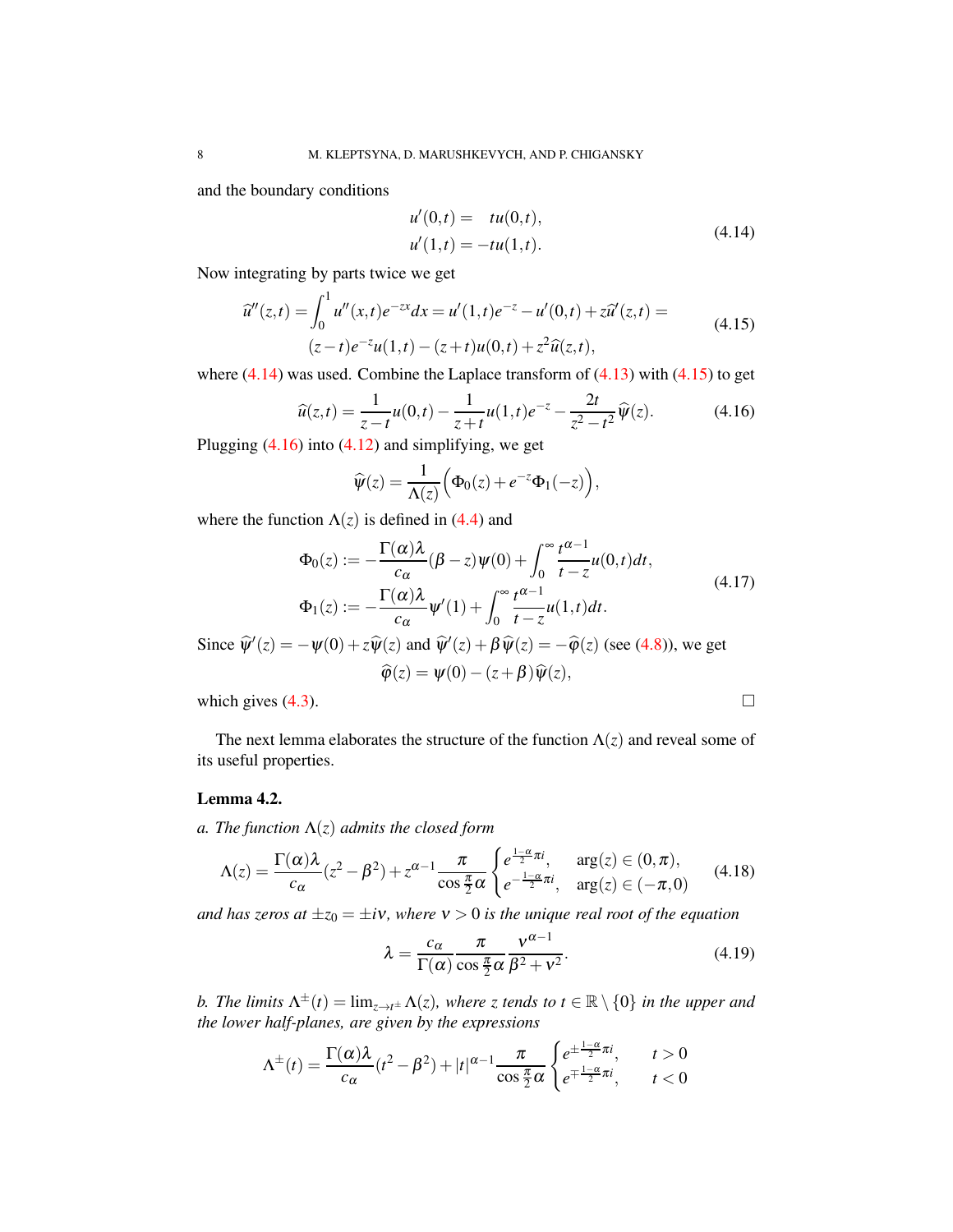*and satisfy the identities*

<span id="page-8-5"></span>
$$
\Lambda^+(t) = \overline{\Lambda^-(t)},\tag{4.20}
$$

<span id="page-8-6"></span><span id="page-8-1"></span>
$$
\frac{\Lambda^+(t)}{\Lambda^-(t)} = \frac{\Lambda^-(-t)}{\Lambda^+(-t)},\tag{4.21}
$$

$$
\left|\Lambda^+(t)\right| = \left|\Lambda^+(-t)\right|.\tag{4.22}
$$

*c. The argument*  $\theta(t) := \arg\{\Lambda^+(t)\}\in (-\pi,\pi]$  *is an odd function,*  $\theta(-t) = -\theta(t)$ *, given by the formula*

<span id="page-8-0"></span>
$$
\theta(t) = \arctan \frac{\sin \frac{1-\alpha}{2}\pi}{\frac{(t/\nu)^2 - (\beta/\nu)^2}{1 + (\beta/\nu)^2} (t/\nu)^{1-\alpha} + \cos \frac{1-\alpha}{2}\pi}, \qquad t > 0.
$$
 (4.23)

*It is continuous on* (0,∞) *with the limits*

$$
\theta(0+) := \frac{1-\alpha}{2}\pi > 0 \quad and \quad \theta(\infty) := \lim_{t \to \infty} \theta(t) = 0.
$$

*For all sufficiently large* v *the function*  $\theta(u;v) := \theta(uv)$  *satisfies the bound* 

<span id="page-8-4"></span>
$$
\left|\theta(u;v) - \theta_0(u)\right| \le g(u)(\beta/v)^2,
$$
\n(4.24)

*where g*(*u*) *does not depend on*  $V$ *, is continuous on* [0,∞)*, and grows as g*(*u*) ∼  $u^{1-\alpha}$  *for*  $u \to 0$  *and*  $g(u) \sim u^{\alpha-3}$  *for*  $u \to \infty$ *, and* 

<span id="page-8-3"></span>
$$
\theta_0(u) := \lim_{\nu \to \infty} \theta(u; \nu) = \arctan \frac{\sin \frac{1-\alpha}{2}\pi}{u^{3-\alpha} + \cos \frac{1-\alpha}{2}\pi}.
$$
 (4.25)

*For all*  $\beta \in \mathbb{R}$ 

<span id="page-8-2"></span>
$$
b_{\alpha}(\beta, v) := \frac{1}{\pi} \int_0^{\infty} \theta(u; v) du \xrightarrow[v \to \infty]{} \frac{1}{\pi} \int_0^{\infty} \theta_0(u) du = \frac{\sin\left(\frac{\pi}{3 - \alpha}\right) \frac{1 - \alpha}{2}}{\sin\frac{\pi}{3 - \alpha}} =: b_{\alpha} \tag{4.26}
$$

*and*

<span id="page-8-7"></span>
$$
|b_{\alpha}(\beta, v) - b_{\alpha}| \le C(\beta/v)^2
$$
 (4.27)

*for some constant*  $C > 0$ *.* 

## *Proof.*

a. Integration over a suitable contour shows that

$$
\int_0^\infty \frac{t^\alpha}{t^2 - z^2} dt = z^{\alpha - 1} \frac{1}{2} \frac{\pi}{\cos \frac{\pi}{2} \alpha} \begin{cases} e^{\frac{1 - \alpha}{2} \pi i}, & \arg(z) \in (0, \pi) \\ e^{-\frac{1 - \alpha}{2} \pi i}, & \arg(z) \in (-\pi, 0) \end{cases}
$$

which gives the expression [\(4.18\)](#page-7-4). To find all zeros of  $\Lambda(z)$  in the upper half-plane, let  $z = v e^{i\omega}$  where  $v > 0$  and  $\omega \in (0, \pi)$ . Then equation  $\Lambda(z) = 0$  takes the form

$$
\kappa(v^2e^{2i\omega}-\beta^2)+v^{\alpha-1}e^{i(\omega-\frac{\pi}{2})(\alpha-1)}=0,
$$

where we defined the constant  $\kappa := \frac{\lambda \Gamma(\alpha)}{\lambda}$ *c*α  $\cos\frac{\pi}{2}\alpha$  $\frac{m}{\pi}$ . The imaginary part of this equation is

$$
\kappa v^2 \sin 2\omega + v^{\alpha - 1} \sin (\omega - \frac{\pi}{2})(\alpha - 1) = 0.
$$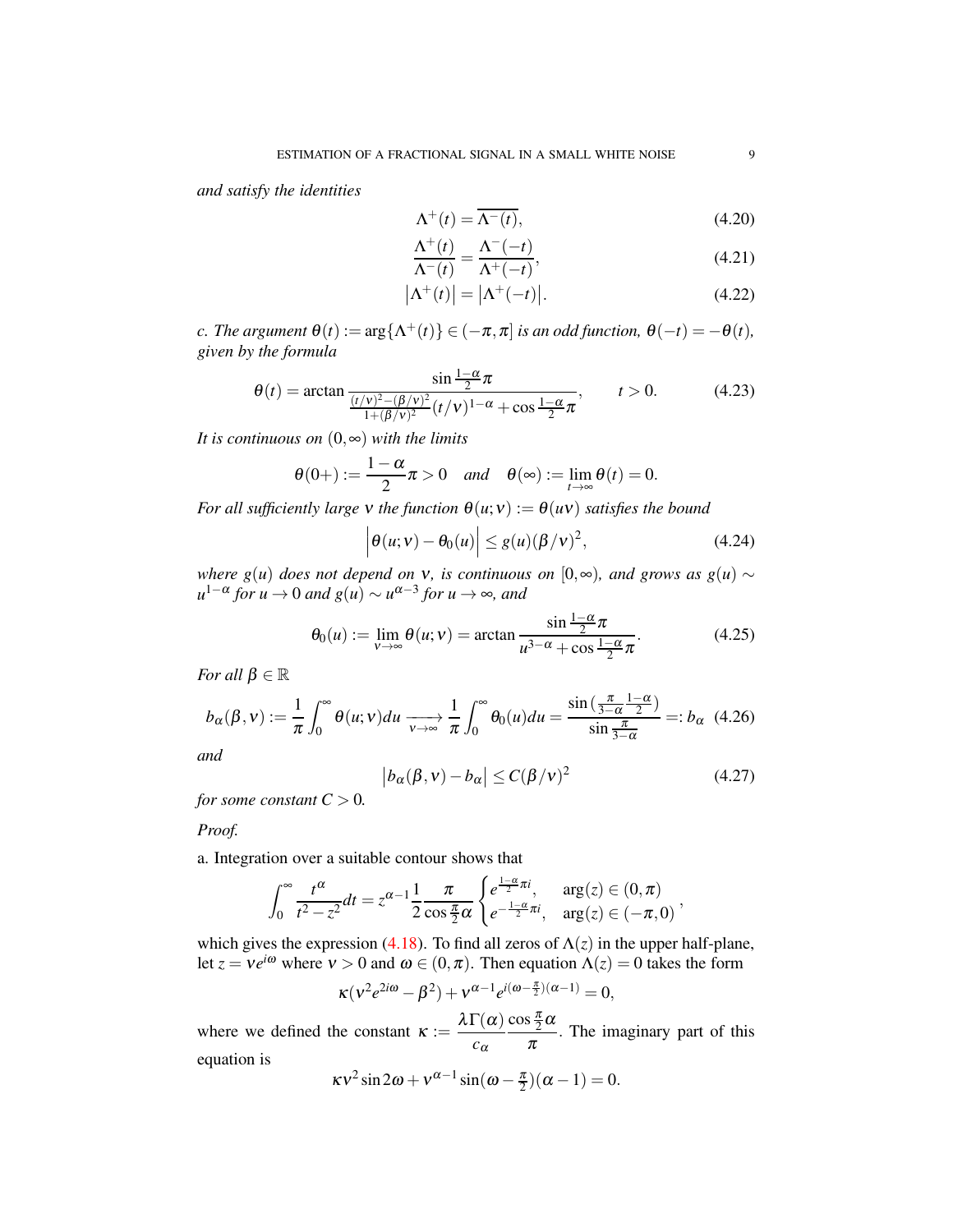For all  $\omega \in (0, \frac{\pi}{2})$  and  $\omega \in (\frac{\pi}{2}, \pi)$  both sines here have the same sign and hence the equality is possible only for  $\omega = \frac{\pi}{2}$ . Thus  $\Lambda(z)$  vanishes in the upper half-plane only at the point *i*ν, where *v* solves the equation [\(4.19\)](#page-7-5). By definition [\(4.4\)](#page-5-2),  $\Lambda(z)$ has only conjugate zeros and hence the only zero in the lower half plane is −*i*ν.

b. All the assertions follow directly from the explicit expression [\(4.18\)](#page-7-4).

c. The function  $f(u) := (u^2 - (\beta/\nu)^2)u^{1-\alpha}, u \in \mathbb{R}_+$  vanishes at  $u = 0$  and  $u = \beta/\nu$ and has the unique minimum

$$
\min_{u\geq 0} f(u) = -(\beta/\nu)^{3-\alpha} \frac{2}{3-\alpha} \left(\frac{1-\alpha}{3-\alpha}\right)^{\frac{1-\alpha}{2}}.
$$

Hence for a fixed  $\beta$  and all sufficiently large v the denominator [\(4.23\)](#page-8-0) is bounded away from zero uniformly in *u*. In view of this property, all the claims are verified by a direct calculation (the value of  $\beta_{\alpha}$  was found in [\[10\]](#page-19-6)).

 $\Box$ 

4.1.2. *Removal of singularities.* By (a) of Lemma [4.2](#page-7-6) the expression in [\(4.3\)](#page-5-3) has a discontinuity on the real line and two purely imaginary poles. Since the Laplace transform is an entire function, both of these singularities must be removable, i.e., the functions  $\Phi_0(z)$  and  $\Phi_1(z)$  must satisfy the conditions

<span id="page-9-2"></span>
$$
\Phi_0(\pm z_0) + e^{\mp z_0} \Phi_1(\mp z_0) = 0 \tag{4.28}
$$

and

$$
\lim_{z \to t^+} \frac{1}{\Lambda(z)} \big( e^{-z} \Phi_1(-z) + \Phi_0(z) \big) = \lim_{z \to t^-} \frac{1}{\Lambda(z)} \big( e^{-z} \Phi_1(-z) + \Phi_0(z) \big), \quad t \in \mathbb{R}.
$$

The latter condition can be rewritten as

$$
\frac{1}{\Lambda^+(t)} \Big( \Phi_0^+(t) + e^{-t} \Phi_1(-t) \Big) = \frac{1}{\Lambda^-(t)} \Big( \Phi_0^-(t) + e^{-t} \Phi_1(-t) \Big), \quad t > 0,
$$
  

$$
\frac{1}{\Lambda^+(t)} \Big( \Phi_0(t) + e^{-t} \Phi_1^-(-t) \Big) = \frac{1}{\Lambda^-(t)} \Big( \Phi_0(t) + e^{-t} \Phi_1^+(-t) \Big), \quad t < 0
$$

or, in view of  $(4.21)$ ,

<span id="page-9-0"></span>
$$
\Phi_0^+(t) - \frac{\Lambda^+(t)}{\Lambda^-(t)} \Phi_0^-(t) = e^{-t} \Phi_1(-t) \left( \frac{\Lambda^+(t)}{\Lambda^-(t)} - 1 \right), \n\Phi_1^+(t) - \frac{\Lambda^+(t)}{\Lambda^-(t)} \Phi_1^-(t) = e^{-t} \Phi_0(-t) \left( \frac{\Lambda^+(t)}{\Lambda^-(t)} - 1 \right),
$$
\n(4.29)

Since  $\Lambda^{-}(t) = \overline{\Lambda^{+}(t)}$  and  $\theta(t) = \arg{\Lambda^{+}(t)}$ , we have

$$
\frac{\Lambda^+(t)}{\Lambda^-(t)} - 1 = e^{2i\theta(t)} - 1 = 2ie^{i\theta(t)}\sin\theta(t).
$$

Then [\(4.29\)](#page-9-0) can be written as

<span id="page-9-1"></span>
$$
\Phi_0^+(t) - e^{2i\theta(t)}\Phi_0^-(t) = 2ie^{-t}e^{i\theta(t)}\sin\theta(t)\Phi_1(-t),
$$
  
\n
$$
\Phi_1^+(t) - e^{2i\theta(t)}\Phi_1^-(t) = 2ie^{-t}e^{i\theta(t)}\sin\theta(t)\Phi_0(-t),
$$
  
\n
$$
t > 0.
$$
\n(4.30)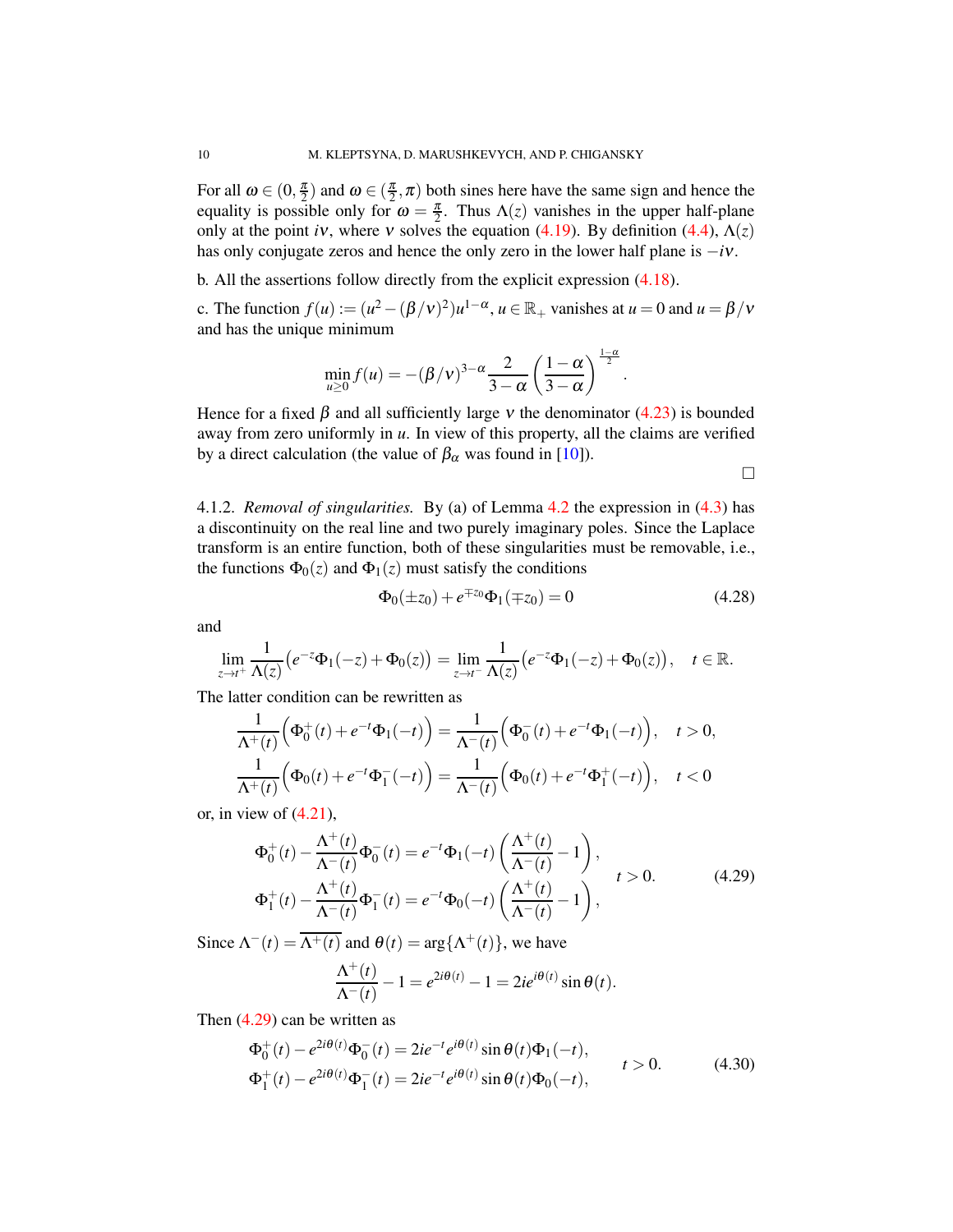It follows from definition [\(4.10\)](#page-6-5) that  $tu(0,t)$  and  $tu(1,t)$  are bounded, and therefore, the functions defined in  $(4.17)$  satisfy the a priori estimates

<span id="page-10-1"></span>
$$
\Phi_1(z) \sim z^{\alpha - 1}
$$
 and  $\Phi_0(z) \sim z^{\alpha - 1}$  as  $z \to 0$ , (4.31)

and

<span id="page-10-0"></span>
$$
\Phi_0(z) = 2c_2(\beta - z) + O(z^{-1})
$$
 and  $\Phi_1(z) = 2c_1 + O(z^{-1})$  as  $z \to \infty$ , (4.32)

where we defined the constants

<span id="page-10-8"></span>
$$
c_1 = -\frac{1}{2} \frac{\Gamma(\alpha)\lambda}{c_\alpha} \psi'(1) \quad \text{and} \quad c_2 = -\frac{1}{2} \frac{\Gamma(\alpha)\lambda}{c_\alpha} \psi(0). \tag{4.33}
$$

4.1.3. *Reduction to an equivalent problem.* The Laplace transform of any solution to the spectral problem  $(4.1)$  is given by the formula  $(4.3)$ , where the sectionally holomorphic functions  $\Phi_0(z)$  and  $\Phi_1(z)$  satisfy the estimates [\(4.32\)](#page-10-0) and [\(4.31\)](#page-10-1), the boundary conditions [\(4.30\)](#page-9-1) and the algebraic constraints [\(4.28\)](#page-9-2). Let us establish the one-to-one correspondence between all such functions and solutions to a certain system of integral equations on the positive real semiaxis. To this end, we will use the common technique for solving the Hilbert boundary value problem.

Let us first consider the homogeneous Hilbert problem of finding a function  $X(z)$ , sectionally holomorphic on the cut plane  $\mathbb{C}\setminus\mathbb{R}_+$  and satisfying the boundary conditions

<span id="page-10-2"></span>
$$
X^{+}(t) - e^{2i\theta(t)}X^{-}(t) = 0, \quad t \in \mathbb{R}_{+}.
$$
 (4.34)

All such functions are given by the Sokhotski-Plemelj formula:

<span id="page-10-6"></span>
$$
X(z) = z^{k} X_c(z) = z^{k} \exp\left(\frac{1}{\pi} \int_0^{\infty} \frac{\theta(t)}{t - z} dt\right), \quad z \in \mathbb{C} \setminus \mathbb{R}_+, \tag{4.35}
$$

where *k* is an integer, to be chosen later. The canonical part  $X_c(z)$  of this expression satisfies the estimates

<span id="page-10-7"></span>
$$
X_c(z) = 1 - z^{-1} v b_{\alpha}(\beta, v) + O(z^{-2}) \quad \text{as } z \to \infty,
$$
 (4.36)

where  $b_{\alpha}(\beta, v)$  is defined in [\(4.26\)](#page-8-2), and

<span id="page-10-5"></span>
$$
X_c(z) \sim z^{\frac{\alpha - 1}{2}} \quad \text{as } z \to 0. \tag{4.37}
$$

Define the functions

<span id="page-10-4"></span>
$$
S(z) := \frac{\Phi_0(z) + \Phi_1(z)}{2X(z)},
$$
  
\n
$$
D(z) := \frac{\Phi_0(z) - \Phi_1(z)}{2X(z)},
$$
\n(4.38)

which, in view of  $(4.30)$  and  $(4.34)$ , satisfy the *decoupled* boundary conditions

<span id="page-10-3"></span>
$$
S^{+}(t) - S^{-}(t) = 2ih(t)e^{-t}S(-t),
$$
  
\n
$$
D^{+}(t) - D^{-}(t) = -2ih(t)e^{-t}D(-t),
$$
  
\n
$$
t > 0,
$$
\n(4.39)

where

$$
h(t) := e^{i\theta(t)} \sin \theta(t) \frac{X(-t)}{X^+(t)}.
$$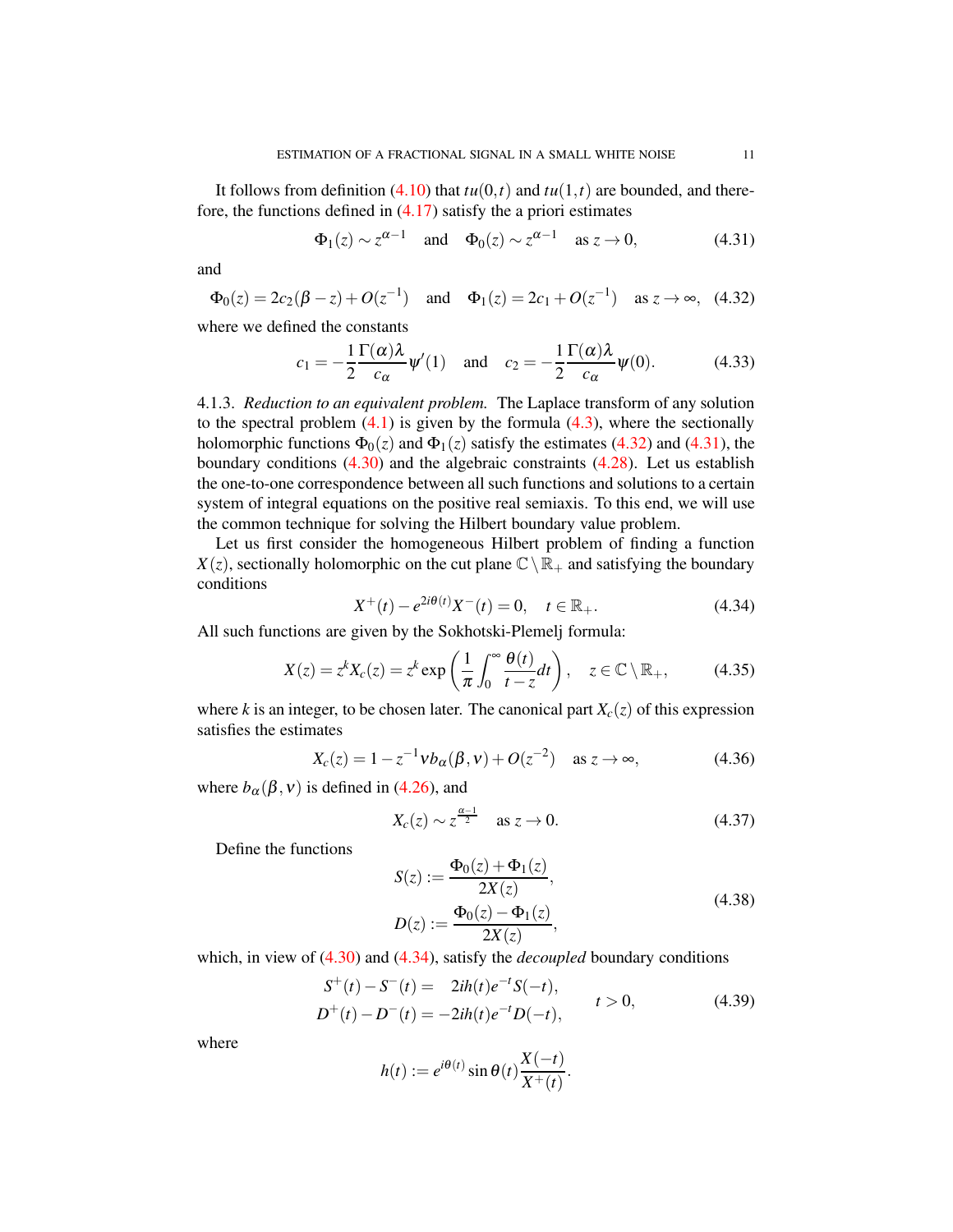Calculations, similar to  $[10, \text{eq. } (5.37)]$ , show that this function can be written as

<span id="page-11-2"></span>
$$
h(t) = \exp\left(-\frac{1}{\pi} \int_0^\infty \theta'(s) \log \left|\frac{t+s}{t-s}\right| ds\right) \sin \theta(t),\tag{4.40}
$$

and therefore, satisfies the Hölder property on  $\mathbb{R}_+$  and has the limit

$$
h(0) := \sin \theta(0+) = \sin \frac{1-\alpha}{2}\pi.
$$

Applying the Sokhotski-Plemelj formula to [\(4.39\)](#page-10-3), we obtain the following representation for the functions in [\(4.38\)](#page-10-4):

<span id="page-11-0"></span>
$$
S(z) = \frac{1}{\pi} \int_0^\infty \frac{h(t)e^{-t}}{t-z} S(-t)dt + P_S(z),
$$
  
\n
$$
D(z) = -\frac{1}{\pi} \int_0^\infty \frac{h(t)e^{-t}}{t-z} D(-t)dt + P_D(z),
$$
\n(4.41)

where the polynomials  $P_S(z)$  and  $P_D(z)$  are chosen to match the a priori growth estimates for *S*(*z*) and *D*(*z*) as  $z \rightarrow \infty$ . Note that the integrals in the right hand side of [\(4.41\)](#page-11-0) are well defined and finite, only if *S*(−*t*) and *D*(−*t*) are integrable at zero. In view of the estimates [\(4.31\)](#page-10-1) and [\(4.37\)](#page-10-5), this limits the choice of the integer *k* in the expression [\(4.35\)](#page-10-6) to  $k < (\alpha + 1)/2$ . In what follows we will need  $S(-t)$  and *D*( $-t$ ) to be square integrable, which reduces the limitation further to  $k < \alpha/2$ . A convenient choice is  $k = 0$ , which corresponds to setting  $X(z) := X_c(z)$ .

Since for any real numbers *a*, *b* and *c*

$$
\frac{az+b+O(z^{-1})}{1-cz^{-1}+O(z^{-2})} = a(z+c) + b + O(z^{-1}) \text{ as } z \to \infty,
$$

the a priori estimates  $(4.32)$  and  $(4.36)$  give

$$
S(z) = c_2(-z + \beta - v b_{\alpha}(\beta, v)) + c_1 + O(z^{-1}),
$$
  
\n
$$
D(z) = c_2(-z + \beta - v b_{\alpha}(\beta, v)) - c_1 + O(z^{-1}).
$$

This asymptotics determines the choice of the polynomials in  $(4.41)$ :

$$
P_S(z) := c_2(-z + \beta - \nu b_{\alpha}(\beta, \nu)) + c_1,
$$
  
\n
$$
P_D(z) := c_2(-z + \beta - \nu b_{\alpha}(\beta, \nu)) - c_1,
$$

where the constants  $c_1$  and  $c_2$  are defined by [\(4.33\)](#page-10-8). Now, plugging  $z := -t$  with  $t \in$  $\mathbb{R}_+$  into [\(4.41\)](#page-11-0), we obtain integral equations for the restrictions *S*( $-t$ ) and *D*( $-t$ ):

$$
S(-t) = \frac{1}{\pi} \int_0^{\infty} \frac{h(s)e^{-s}}{s+t} S(-s)ds + c_2(t + \beta - \nu b_{\alpha}(\beta, \nu)) + c_1,
$$
  

$$
D(-t) = -\frac{1}{\pi} \int_0^{\infty} \frac{h(s)e^{-s}}{s+t} D(-s)ds + c_2(t + \beta - \nu b_{\alpha}(\beta, \nu)) - c_1.
$$

Consider the auxiliary integral equations

<span id="page-11-1"></span>
$$
p_j^{\pm}(t) = \pm \frac{1}{\pi} \int_0^{\infty} \frac{h_\beta(s; v) e^{-vs}}{s + t} p_j^{\pm}(s) ds + t^j, \quad j \in \{0, 1\},\tag{4.42}
$$

where  $h_\beta(u;v) := h(uv)$ ,  $u > 0$ . Below we will show, that for all sufficiently large <sup>ν</sup> these equations have the unique solutions in the class of functions such that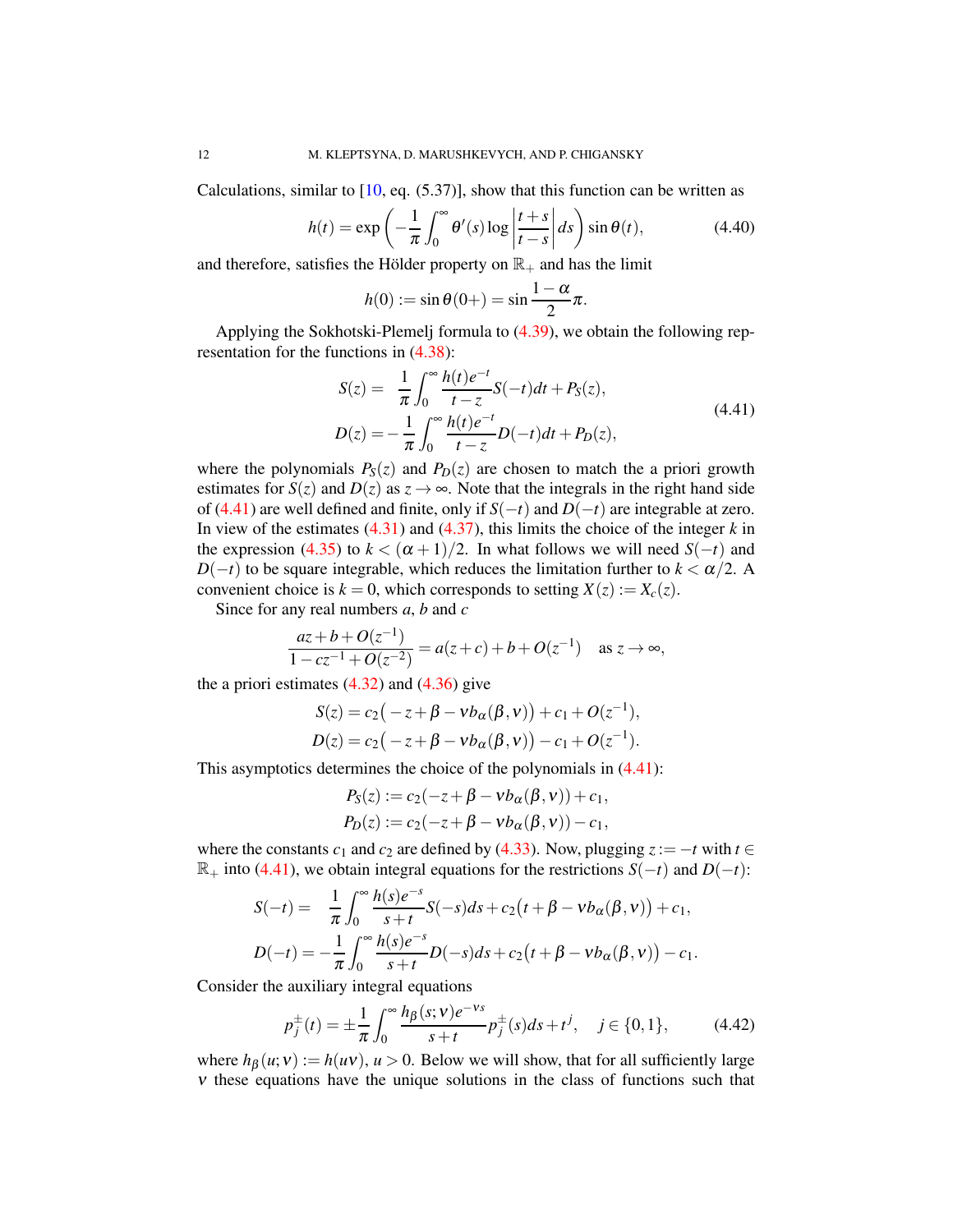$p_j^{\pm}(t) - t^j$  belong to the space  $L^2(\mathbb{R}_+)$ . We will extend their domain the cut plane by replacing *t* in the right hand side of the equation [\(4.42\)](#page-11-1) with  $z \in \mathbb{C} \setminus \mathbb{R}_+$ .

Since by construction  $S(-t)$  and  $D(-t)$  are square integrable at zero, by linearity

$$
S(zv) = c_2vp_1^+(-z) + (c_2(\beta - vb_{\alpha}(\beta, v)) + c_1)p_0^+(-z),
$$
  

$$
D(zv) = c_2vp_1^-(-z) + (c_2(\beta - vb_{\alpha}(\beta, v)) - c_1)p_0^-(-z).
$$

Thus letting

$$
a_{\pm}(z) := p_0^+(z) \pm p_0^-(z),
$$
  

$$
b_{\pm}(z) := p_1^+(z) \pm p_1^-(z)
$$

and using definition [\(4.38\)](#page-10-4) we get

<span id="page-12-1"></span>
$$
\Phi_0(zv) = c_2 v X(zv) \Big( b_+(-z) + (\beta/v - b_\alpha(\beta, v)) a_+(-z) \Big) + c_1 X(zv) a_-(-z),
$$
  
\n
$$
\Phi_1(zv) = c_2 v X(zv) \Big( b_-(-z) + (\beta/v - b_\alpha(\beta, v)) a_-(-z) \Big) + c_1 X(zv) a_+(-z).
$$
\n(4.43)

Plugging this expression into condition [\(4.28\)](#page-9-2) to get

<span id="page-12-5"></span><span id="page-12-0"></span>
$$
c_2 v \xi + c_1 \eta = 0, \tag{4.44}
$$

where  $X_{\beta}(z;v) := X(zv)$  and

$$
\xi := e^{i\nu/2} X_{\beta}(i; v) \Big( b_{+}(-i) + (\beta/\nu - b_{\alpha}(\beta, v)) a_{+}(-i) \Big) +
$$
\n
$$
e^{-i\nu/2} X_{\beta}(-i; v) \Big( b_{-}(i) + (\beta/\nu - b_{\alpha}(\beta, v)) a_{-}(i) \Big),
$$
\n
$$
\eta := e^{i\nu/2} X_{\beta}(i; v) a_{-}(-i) + e^{-i\nu/2} X_{\beta}(-i; v) a_{+}(i).
$$
\n(4.45)

Since the constants  $c_1$  and  $c_2$  are real, the linear algebraic system  $(4.44)$  has nontrivial solutions if and only if

<span id="page-12-2"></span>
$$
\operatorname{Im}\{\xi\overline{\eta}\}=0,\tag{4.46}
$$

in which case  $c_1 = -c_2 v \xi / \eta$ . Plugging this equality into [\(4.43\)](#page-12-1) we get

<span id="page-12-3"></span>
$$
\Phi_0(z)/c_2 \nu = X(z) \Big( b_+(-z/\nu) + (\beta/\nu - b_\alpha(\beta, \nu)) a_+(-z/\nu) \Big) \n- \frac{\xi}{\eta} X(z) a_-(-z/\nu), \n\Phi_1(z)/c_2 \nu = X(z) \Big( b_-(-z/\nu) + (\beta/\nu - b_\alpha(\beta, \nu)) a_-(-z/\nu) \Big) \n- \frac{\xi}{\eta} X(z) a_+(-z/\nu).
$$
\n(4.47)

To recap, we arrive at a problem equivalent to solving the equation [\(4.1\)](#page-5-0).

<span id="page-12-4"></span>**Lemma 4.3.** Let  $(p_0^{\pm}, p_1^{\pm}, v)$  be a solution to the system which consists of the inte*gral equations* [\(4.42\)](#page-11-1) *and the algebraic conditions* [\(4.46\)](#page-12-2)*. Define* ϕ *by the Laplace transform, given by the expression* [\(4.3\)](#page-5-3)*, where*  $\Phi_0(z)$  *and*  $\Phi_1(z)$  *are defined by the formulas* [\(4.47\)](#page-12-3)*, and the number*  $\lambda \in \mathbb{R}_+$  *by the formula* [\(4.19\)](#page-7-5)*. Then the*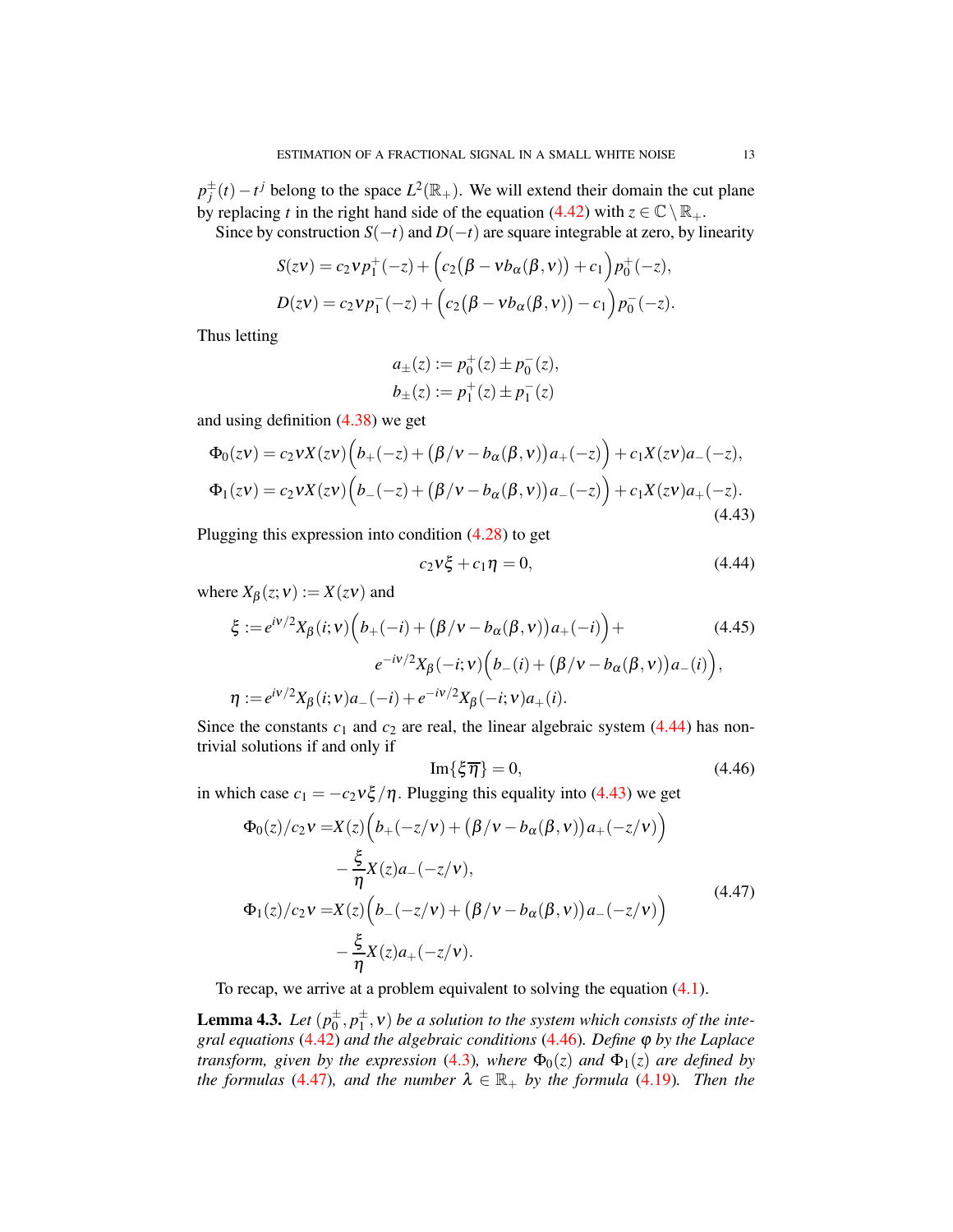*pair*  $(\lambda, \varphi)$  *solves the spectral problem* [\(4.1\)](#page-5-0)*. Conversely, starting with a solution*  $(\lambda, \varphi)$  *to the problem* [\(4.1\)](#page-5-0)*, a solution to the above integro-algebraic system can be constructed.*

The following lemma derives the exact asymptotics for  $X_\beta(i;v)$  as  $v \to \infty$ . This limit will be used in calculations to follow.

<span id="page-13-1"></span>Lemma 4.4.

$$
\arg\left\{X_{\beta}(i;v)\right\} = \frac{1-\alpha}{8}\pi + O(v^{-2}),
$$
  

$$
\left|X_{\beta}(i;v)\right| = \sqrt{\frac{3-\alpha}{2}} + O(v^{-2}),
$$
  $v \to \infty.$ 

*Proof.* The constants in the right hand side are the argument and the absolute value of the limit, cf. [\(4.25\)](#page-8-3),

$$
X_0(i) := \lim_{\mathsf{v}\to\infty} X_\beta(i;\mathsf{v}) = \exp\left(\frac{1}{\pi}\int_0^\infty \frac{\theta_0(u)}{u-i}du\right),\,
$$

calculated in [\[10,](#page-19-6) Lemma 5.5]. The estimates for the residuals follow from inequality  $(4.24)$ .

4.1.4. *Properties of the integro-algebraic system.* Solvability of the system, introduced in Lemma [4.3,](#page-12-4) is guaranteed by contractivity of the operator

$$
(Af)(t) := \frac{1}{\pi} \int_0^\infty \frac{h_\beta(s; \mathbf{v}) e^{-\mathbf{v}s}}{s+t} f(s) ds,
$$

where  $h_B(u; v) := h(uv)$  (see [\(4.40\)](#page-11-2)):

<span id="page-13-0"></span>
$$
h_{\beta}(u;v) = \exp\left(-\frac{1}{\pi} \int_0^{\infty} \theta'(v;v) \log\left|\frac{u+v}{u-v}\right| dv\right) \sin\theta(u;v).
$$
 (4.48)

<span id="page-13-2"></span>**Lemma 4.5.** *The operator A is a contraction on the space*  $L^2(\mathbb{R}_+)$  *for all sufficiently large*  $v$ *, i.e., for any*  $\alpha_0 \in (0,1]$  *there exist constants*  $\varepsilon > 0$  *and*  $v' > 0$ *, such that*  $||A|| \leq 1 - \varepsilon$  *for all*  $v \geq v'$  *and*  $\alpha \in [\alpha_0, 1]$ *.* 

*Proof.* A direct calculation shows that for all sufficiently large  $v$  and all  $\alpha \in [\alpha_0, 1]$ the exponent in  $(4.48)$  is bounded by a continuous function  $f(u)$ , which does not depend on  $\alpha$  and  $\nu$ , and whose limits as  $u \to 0$  and  $u \to \infty$  equal 1. Thus

$$
h_{\beta}(u,v) \le f(u) \sin \theta(u;v) \le ||f||_{\infty}.
$$

Also, since  $\theta_0(0+) = \frac{1-\alpha}{2}\pi$ , in view of estimate [\(4.24\)](#page-8-4), there exists a neighborhood of the origin, where for all sufficiently large <sup>ν</sup>

$$
\sin \theta(u; v) \leq \frac{1}{2} + \frac{1}{2} \sin \frac{1 - \alpha_0}{2} \pi =: 1 - 3\varepsilon.
$$

Since  $f(0) = 1$ , this also guarantees that  $h_\beta(u, v) < 1-2\varepsilon$  in some neighborhood of the origin. Thus, as  $\sup_{v>0} ||h_\beta||_\infty \le ||f||_\infty$ , a constant v' can be chosen so that  $h_{\beta}(u,v)e^{-vu} < 1 - \varepsilon$  for all  $u > 0$  and all  $v \ge v'$ . The rest of the proof can be repeated as in [\[10,](#page-19-6) Lemma 5.6].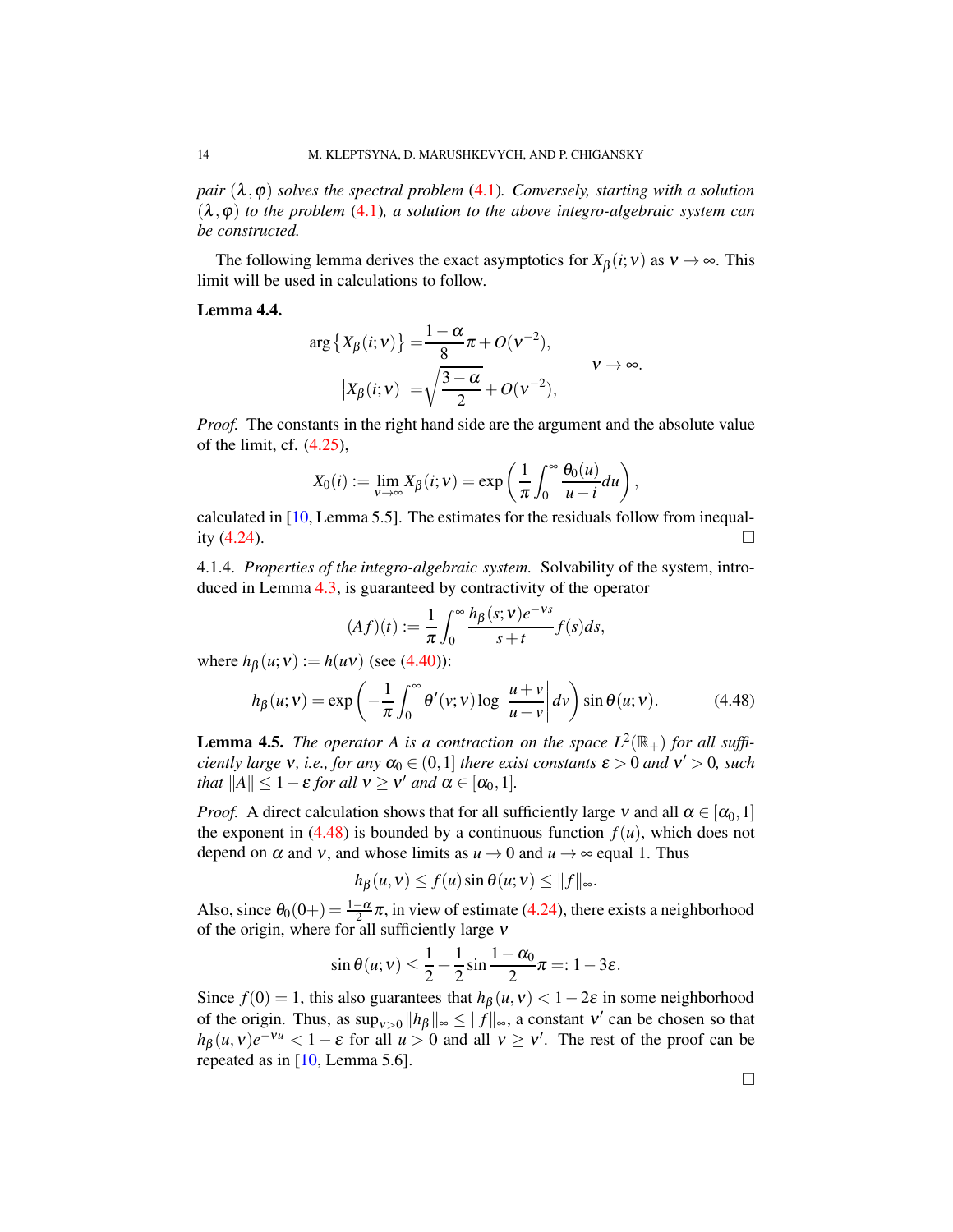The following estimates play the key role in the asymptotic analysis of the integro-algebraic system from Lemma [4.3.](#page-12-4)

<span id="page-14-2"></span>**Lemma 4.6.** *For any*  $\alpha_0 \in (0,1]$  *there exist constants*  $v'$  *and*  $C$ *, such that for all*  $v \ge v'$  and  $\alpha \in [\alpha_0, 1]$ 

$$
|a_{-}(\pm i)| \leq Cv^{-1},
$$
  $|a_{+}(\pm i)-2| \leq Cv^{-1},$   
\n $|b_{-}(\pm i)| \leq Cv^{-2},$   $|b_{+}(\pm i)\mp 2i| \leq Cv^{-2},$ 

*and, for all*  $\tau > 0$ *,* 

$$
|a_{-}(\tau)| \leq C \nu^{-1} \tau^{-1}, \quad |a_{+}(\tau)-2| \leq C \nu^{-1} \tau^{-1},
$$
  
\n
$$
|b_{-}(\tau)| \leq C \nu^{-2} \tau^{-1}, \quad |b_{+}(\tau) \mp 2\tau| \leq C \nu^{-2} \tau^{-1}.
$$

*Proof.* As shown in the proof of the previous lemma, the function  $h_\beta(u;v)$  is bounded by a constant, which depends only on  $\alpha_0$ , for all v large enough. In view of this estimate, the proof in [\[10,](#page-19-6) Lemma 5.7] applies without any changes.  $\square$ 

4.1.5. *Laplace transform inversion.* The next lemma expresses the eigenfunctions in terms of the solutions to integro-algebraic system from Lemma [4.3.](#page-12-4)

**Lemma 4.7.** *Let*  $(\Phi_0, \Phi_1, v)$  *be the solutions to integro-algebraic system from Lemma [4.3.](#page-12-4) Then the function* ϕ*, defined by the Laplace transform* [\(4.3\)](#page-5-3) *satisfies*

$$
\varphi(x) = -v^{3-\alpha} \frac{\cos\frac{\pi}{2}\alpha}{\pi} 2\text{Re}\left\{e^{ivx}\Phi_0(iv) \frac{1-i(\beta/v)}{\frac{2}{(\beta/v)^2+1} - \alpha + 1}\right\} + \nu^{3-\alpha} \frac{\cos\frac{\pi}{2}\alpha}{\pi} \frac{1}{\pi} \int_0^\infty \frac{\sin\theta_\beta(u;v)}{\gamma_\beta(u;v)} \cdot \left(e^{-(1-x)uv}\left(u + \frac{\beta}{v}\right)\Phi_1(-uv) - e^{-uvx}\left(u - \frac{\beta}{v}\right)\Phi_0(-uv)\right) du,
$$
\n(4.49)

*where*  $\gamma_{\beta}(u; v)$  *is defined by formula* [\(4.51\)](#page-15-0) *below. Moreover, the following equalities hold*

<span id="page-14-1"></span><span id="page-14-0"></span>
$$
\int_0^1 e^{\beta x} \varphi(x) dx = -v^{3-\alpha} \frac{\cos \frac{\pi}{2} \alpha}{\pi} 2c_2 \left(1 + (\beta/v)^2\right),
$$
  

$$
\varphi(1) = -v^{3-\alpha} \frac{\cos \frac{\pi}{2} \alpha}{\pi} 2c_2 v \frac{\xi}{\eta} \left(1 + (\beta/v)^2\right).
$$
 (4.50)

*Proof.* Since  $\hat{\varphi}(z)$  is holomorphic, the Laplace transform [\(4.3\)](#page-5-3) inversion can be done by means of integration along the imaginary axis:

$$
\varphi(x) = -\frac{1}{2\pi i} \lim_{R \to \infty} \int_{-iR}^{iR} \left( \frac{z + \beta}{\Lambda(z)} \Phi_0(z) + \frac{z + \beta}{\Lambda(z)} e^{-z} \Phi_1(-z) - \psi(0) \right) e^{zx} dz
$$
  
= 
$$
-\frac{1}{2\pi i} \lim_{R \to \infty} \int_{-iR}^{iR} \left( f_0(z) + f_1(z) \right) dz,
$$

where we defined the functions

$$
f_0(z) = e^{zx} \left( (z+\beta) \frac{\Phi_0(z)}{\Lambda(z)} - \psi(0) \right) \quad \text{and} \quad f_1(z) = e^{(x-1)z} (z+\beta) \frac{\Phi_1(-z)}{\Lambda(z)}.
$$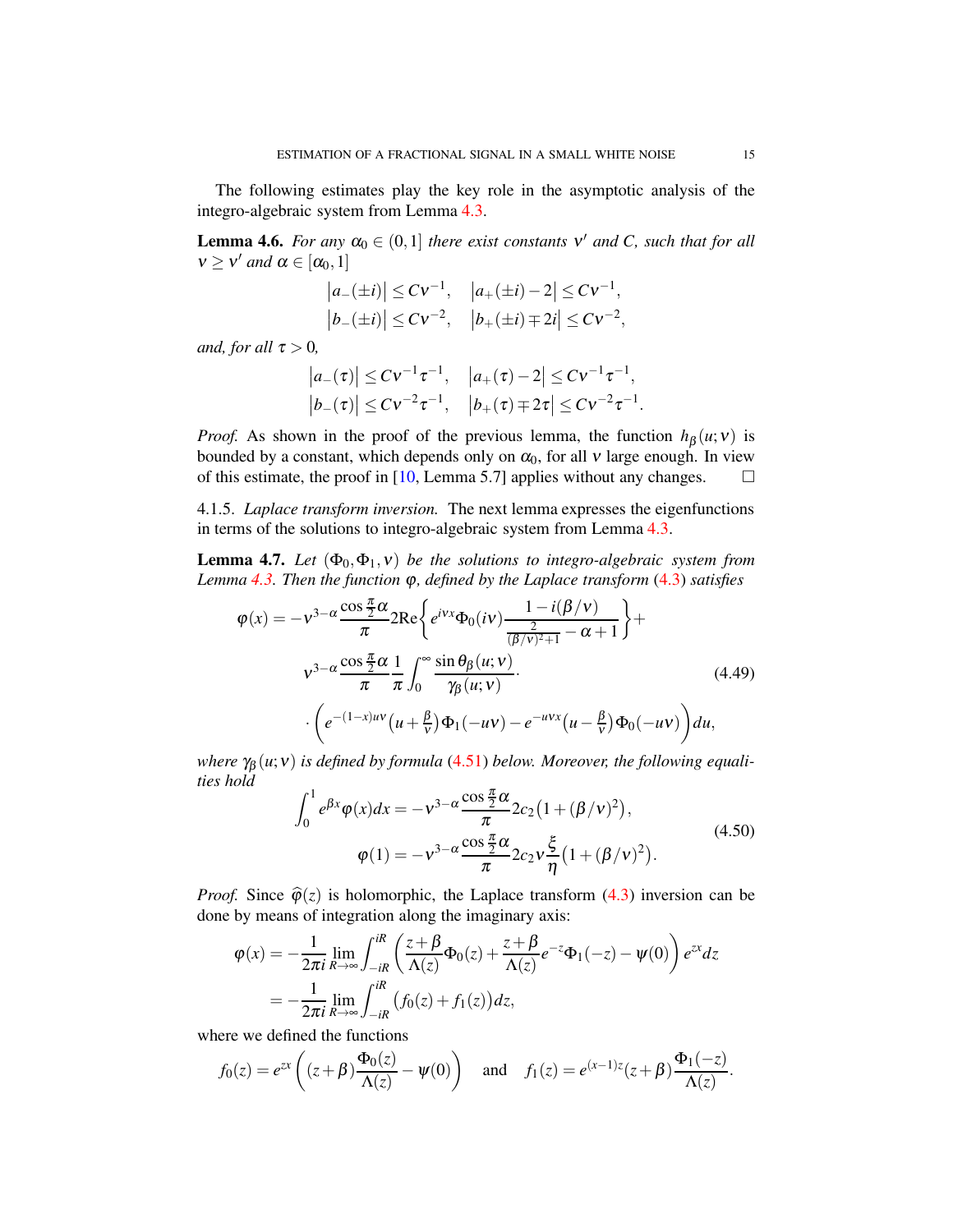Integrating on suitable contours as in the proof of [\[10,](#page-19-6) Lemma 5.8], we get

$$
\int_{-i\infty}^{i\infty} (f_1(z) + f_0(z)) dz = 2\pi i \Big( \text{Res}(f_0, z_0) + \text{Res}(f_0, -z_0) \Big) +
$$

$$
\int_0^{\infty} (f_1^+(t) - f_1^-(t)) dt + \int_0^{\infty} (f_0^-(-t) - f_0^+(-t)) dt.
$$

Due to symmetries [\(4.20\)](#page-8-5) and [\(4.22\)](#page-8-6) and the definition of  $\theta(t)$ ,

$$
f_1^+(t) - f_1^-(t) = -e^{(x-1)t}(t+\beta)\Phi_1(-t)\frac{2i\sin\theta(t)}{\gamma(t)},
$$
  

$$
f_0^-(-t) - f_0^+(-t) = -e^{-tx}(-t+\beta)\Phi_0(-t)\frac{2i\sin\theta(t)}{\gamma(t)},
$$

with  $\gamma(t) = |\Lambda^+(t)|$ , and therefore,

$$
\varphi(x) = -\operatorname{Res}_{\pi} (f_0, z_0) - \operatorname{Res}_{\pi} (f_0, -z_0) +
$$
  

$$
\frac{1}{\pi} \int_0^{\infty} \frac{\sin \theta(t)}{\gamma(t)} \left( e^{-(1-x)t} (t+\beta) \Phi_1(-t) - e^{-tx} (t-\beta) \Phi_0(-t) \right) dt.
$$

The usual calculations produce the following expressions for the residues

$$
\operatorname{Res}\left(f_{0}, z_{0}\right) = e^{i\mathbf{v}x}(i\mathbf{v} + \beta) \frac{\Phi_{0}(i\mathbf{v})}{\Lambda'(i\mathbf{v})} =
$$
\n
$$
e^{i\mathbf{v}x}\Phi_{0}(i\mathbf{v}) \frac{\cos\frac{\pi}{2}\alpha}{\pi} \mathbf{v}^{3-\alpha} \frac{1 - i(\beta/\mathbf{v})}{\frac{2}{(\beta/\mathbf{v})^{2}+1} - \alpha + 1},
$$
\n
$$
\operatorname{Res}\left(f_{0}, -z_{0}\right) = e^{-i\mathbf{v}x}(-i\mathbf{v} + \beta) \frac{\Phi_{0}(-i\mathbf{v})}{\Lambda'(-i\mathbf{v})} =
$$
\n
$$
e^{-i\mathbf{v}x}\Phi_{0}(-i\mathbf{v}) \frac{\cos\frac{\pi}{2}\alpha}{\pi} \mathbf{v}^{3-\alpha} \frac{1 + i(\beta/\mathbf{v})}{\frac{2}{(\beta/\mathbf{v})^{2}+1} - \alpha + 1},
$$

and consequently

$$
\operatorname{Res}(f_0, z_0) + \operatorname{Res}(f_0, -z_0) =
$$
  
 
$$
2v^{3-\alpha} \frac{\cos \frac{\pi}{2} \alpha}{\pi} \operatorname{Re} \left\{ e^{ivx} \Phi_0(iv) \frac{1 - i(\beta/v)}{\frac{2}{(\beta/v)^2 + 1} - \alpha + 1} \right\}.
$$

By plugging this expression, we get [\(4.49\)](#page-14-0) where

<span id="page-15-0"></span>
$$
\gamma_{\beta}(u;v) = v^{1-\alpha} \frac{\cos \frac{\pi}{2} \alpha}{\pi} |\Lambda^{+}(uv)| = \left| \frac{u^2 - (\beta/v)^2}{(\beta/v)^2 + 1} + u^{\alpha-1} e^{\frac{1-\alpha}{2} \pi i} \right|.
$$
 (4.51)

The formulas  $(4.50)$  follow from  $(4.33)$ ,  $(4.19)$  and  $(4.44)$ .

4.1.6. *Asymptotic analysis.* By Lemma [4.3](#page-12-4) the spectral problem [\(4.1\)](#page-5-0) reduces to solving the integro-algebraic system of equations. The following lemma gives the exact asymptotics of its algebraic part.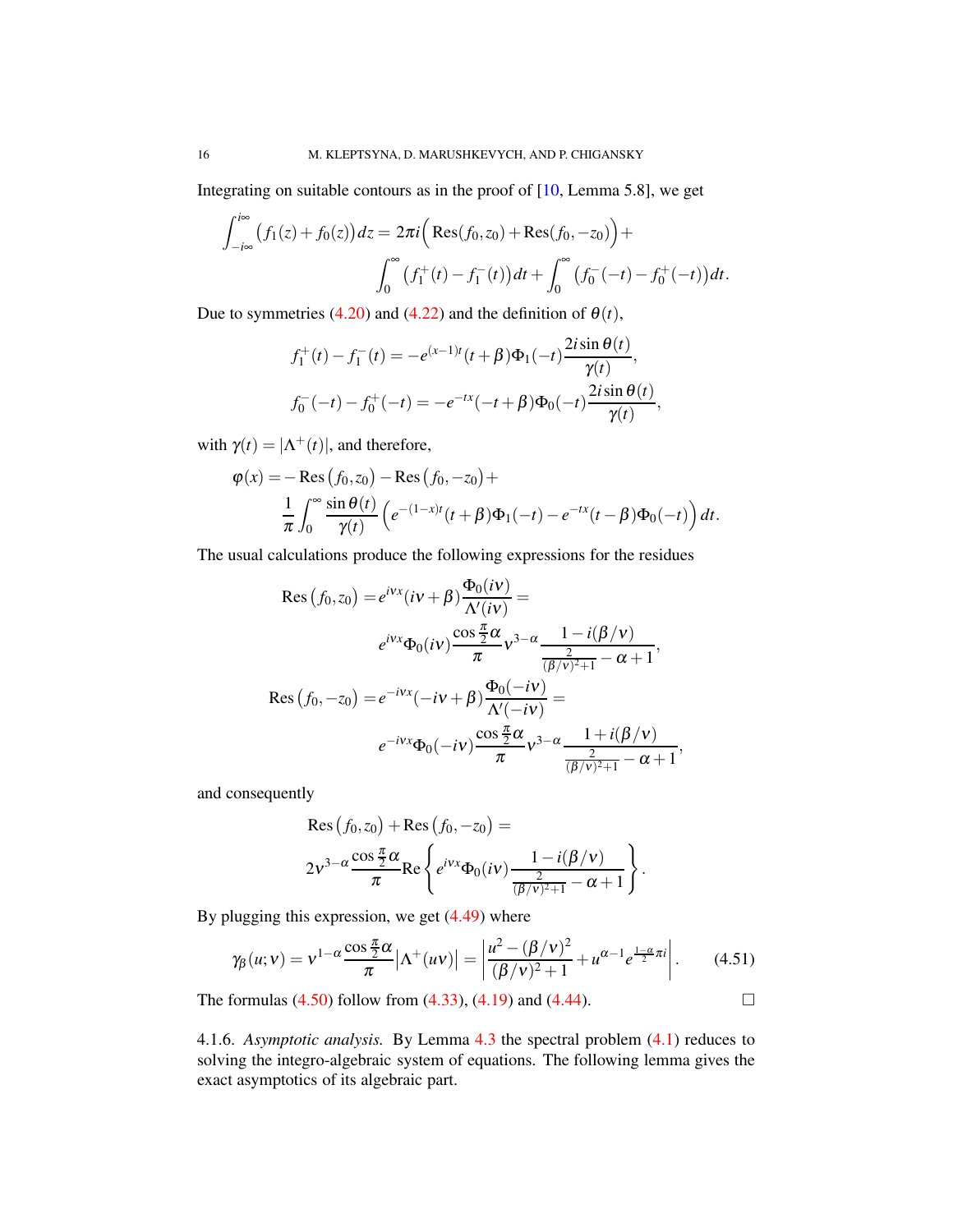<span id="page-16-3"></span>Lemma 4.8. *The integro-algebraic system of Lemma [4.3](#page-12-4) has countably many solutions, which can be enumerated so that*

<span id="page-16-2"></span>
$$
v_n = \pi \left( n + \frac{1}{2} \right) - \frac{1 - \alpha}{4} \pi + \arcsin \frac{b_\alpha}{\sqrt{1 + b_\alpha^2}} + n^{-1} r_n(\alpha), \quad n \to \infty,
$$
 (4.52)

*where the residual*  $r_n(\alpha)$  *is uniformly bounded in*  $n \in \mathbb{N}$  *and*  $\alpha \in [\alpha_0, 1]$  *for all*  $\alpha_0 \in (0,1]$ .

*Proof.* The proof is similar to [\[10,](#page-19-6) Lemma 5.9]. Plugging the estimates from Lem-mas [4.6](#page-14-2) and [4.4](#page-13-1) and the bound  $(4.27)$  into definition  $(4.45)$ , we can write

$$
\xi \overline{\eta} = 4 \frac{3-\alpha}{2} \sqrt{1+b_{\alpha}^2} \exp \left\{ i \left( \nu + \frac{1-\alpha}{4} \pi - \pi + \arg \{ i + b_{\alpha} \} \right) \right\} (1+R(\nu)),
$$

where the function *R*(*v*) satisfies the inequality  $|R(v)| \leq C_1 v^{-1}$  with some constant  $C_1$  which depends only on  $\alpha_0$ . Hence equation [\(4.46\)](#page-12-2) takes the form

<span id="page-16-1"></span>
$$
v + \frac{1 - \alpha}{4}\pi - \pi + \arg\{i + b_{\alpha}\} - \pi n + \arctan\frac{\operatorname{Im}\{R(v\}}{1 + \operatorname{Re}\{R(v)\}} = 0,\tag{4.53}
$$

for all  $n \in \mathbb{Z}$ . This fixes a certain enumeration of all the solutions to the integroalgebraic system of Lemma [4.3.](#page-12-4) Clearly, <sup>ν</sup> is positive for all *n* large enough. However at this point solvability of this equation for any such *n* is not obvious. This can be argued as follows.

By Lemma [4.5](#page-13-2) the integral operator in the right hand side of equations [\(4.42\)](#page-11-1) is contracting in  $L_2(\mathbb{R}_+)$  for all sufficiently large  $v$ . A direct calculation shows that  $|R'(v)| \leq C_2 v^{-1}$  with some constant  $C_2$ . Hence for all *n* large enough the system which consists of the integral and algebraic equations,  $(4.42)$  and  $(4.53)$ , has the unique solution obtained by fixed point iterations of the integro-algebraic operator. Asymptotics [\(4.52\)](#page-16-2) follows from [\(4.53\)](#page-16-1), since

$$
\arg\{i + b_{\alpha}\} = \frac{\pi}{2} - \arcsin \frac{b_{\alpha}}{\sqrt{1 + b_{\alpha}^2}}.
$$

The next lemma derives the corresponding asymptotic approximation of the eigenfunctions.

<span id="page-16-0"></span>Lemma 4.9. *The eigenfunctions, enumerated as in Lemma [4.8,](#page-16-3) admits the approximation*

$$
\varphi_n(x) = \sqrt{2}\cos\left(v_n x + \frac{1-\alpha}{8}\pi + \frac{\pi}{2} - \arcsin\frac{b_\alpha}{\sqrt{1+b_\alpha^2}}\right) \tag{4.54}
$$
\n
$$
+ \frac{\sqrt{3-\alpha}}{\pi} \int_0^\infty \rho_0(u) \left(-e^{-uv_n x} \frac{u - b_\alpha}{\sqrt{1+b_\alpha^2}} - (-1)^n e^{-(1-x)uv_n}\right) du + n^{-1} r_n(x),
$$

*where the residual*  $r_n(x)$  *is uniformly bounded in*  $n \in \mathbb{N}$  *and*  $x \in [0,1]$ *, and* 

<span id="page-16-4"></span>
$$
\rho_0(u) = \frac{\sin \theta_0(u)}{\gamma_0(u)} X_0(-u).
$$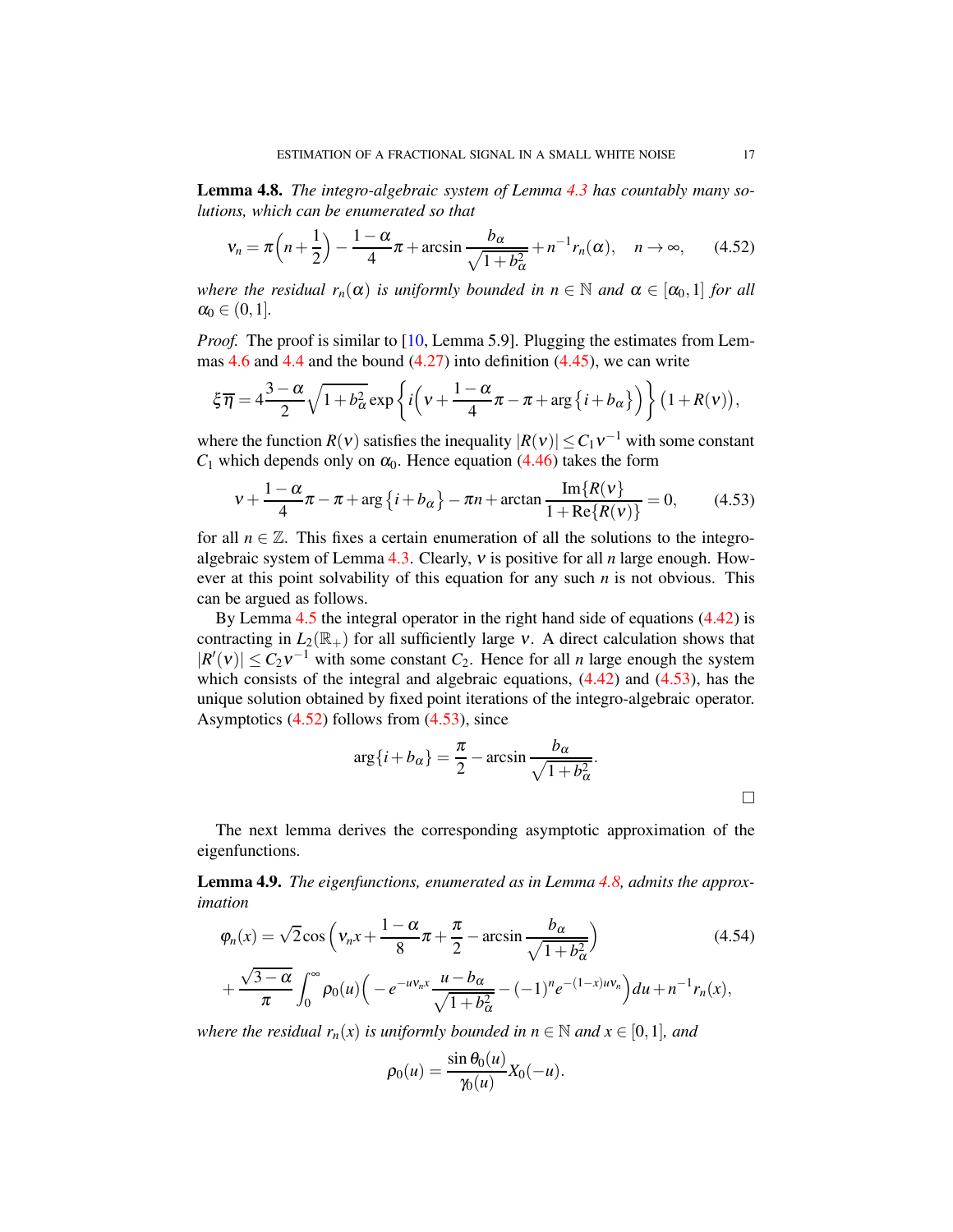*Moreover,*

<span id="page-17-0"></span>
$$
\varphi_n(1) = -(-1)^n \sqrt{3 - \alpha} \left( 1 + O(n^{-1}) \right),
$$
  

$$
\int_0^1 e^{\beta x} \varphi_n(x) dx = -\sqrt{\frac{3 - \alpha}{1 + b_\alpha^2}} v_n^{-1}
$$
 (4.55)

*and*

<span id="page-17-1"></span>
$$
\int_0^1 \varphi_n(x) dx = -\sqrt{\frac{3-\alpha}{1+b_\alpha^2}} v_n^{-1}.
$$
\n(4.56)

*Proof.* Let  $\gamma_0(u) := |u + u^{\alpha - 2} e^{\frac{1 - \alpha}{2} \pi i}|$ , then, due to [\(4.51\)](#page-15-0),

$$
|\gamma_{\beta}(u;v)-u\gamma_0(u)|\leq 2(\beta/v)^2(u^2+1).
$$

Along with [\(4.24\)](#page-8-4) expression [\(4.49\)](#page-14-0) gives

$$
\varphi_n(x) \propto -\frac{2}{3-\alpha} \text{Re}\Big\{ e^{iV_n x} \Phi_0(iV_n) \Big\} + \frac{1}{\pi} \int_0^\infty \frac{\sin \theta_0(u)}{\gamma_0(u)} \left( e^{-(1-x)uV_n} \Phi_1(-uV_n) - e^{-uV_n x} \Phi_0(-uV_n) \right) du + n^{-1} r_n(x)
$$

where the residual  $r_n(x)$  is uniformly bounded in  $n \in \mathbb{N}$  and  $x \in [0,1]$ . Approximation [\(4.54\)](#page-16-4) is obtained by plugging the estimates from Lemmas [4.6](#page-14-2) and [4.4,](#page-13-1) and the bound  $(4.27)$  into expression  $(4.47)$  and normalizing to unit  $L^2([0,1])$  norm, as in  $[10, \text{eq. } (5.52)]$  $[10, \text{eq. } (5.52)]$ . Formulas  $(4.50)$  give the asymptotics in  $(4.55)$  under the same normalization.

Asymptotics  $(4.56)$  is obtained by integrating  $(4.49)$ , which gives

$$
\int_0^1 \varphi_n(x) dx = C \nu_n^{-1} \big( 1 + O(\nu_n^{-1}) \big), \quad n \to \infty,
$$

where  $CV_n^{-1}$  is the integral of expression [\(4.54\)](#page-16-4) without the residual. Since this expression does not depend on  $β$ , the constant factor  $C$  must coincide with the value, which is obtained for  $\beta = 0$ . In other words, the sequence of integrals  $\int_0^1 \varphi_n(x) dx$  for the fOU process and the fBm have the same first order asymptotics. Hence the constant in  $(4.56)$  coincides with [\[10,](#page-19-6) eq. (5.53)].

 $\Box$ 

4.1.7. *Passing to the natural enumeration.* The enumeration introduced in Lemma [4.8](#page-16-3) may not coincide with the *natural* enumeration, which puts the eigenvalues into the decreasing order. Note that substitution of expression [\(4.52\)](#page-16-2) into formula [\(4.19\)](#page-7-5) gives the sequence  $\lambda_n$ , which decreases in the already chosen enumeration. Hence, starting from some index, these two enumerations may differ only by a constant shift. To determine this shift we can use the calibration procedure, based on the continuity of the spectrum with respect to the parameter  $\alpha$  and the already known asymptotics [\(2.3\)](#page-2-3) for the standard OU process, corresponding to  $\alpha = 1$ . This calibration is carried out exactly as for the fBm in [\[10,](#page-19-6) Section 5.1.7], which shows that the formulas [\(4.52\)](#page-16-2) and [\(4.54\)](#page-16-4)-[\(4.55\)](#page-17-0) must be shifted by 1: replacing *n* by *n*−1, and  $\alpha$  by 2−2*H*, the equality [\(2.5\)](#page-3-1) is obtained by Theorem [2.3.](#page-3-0)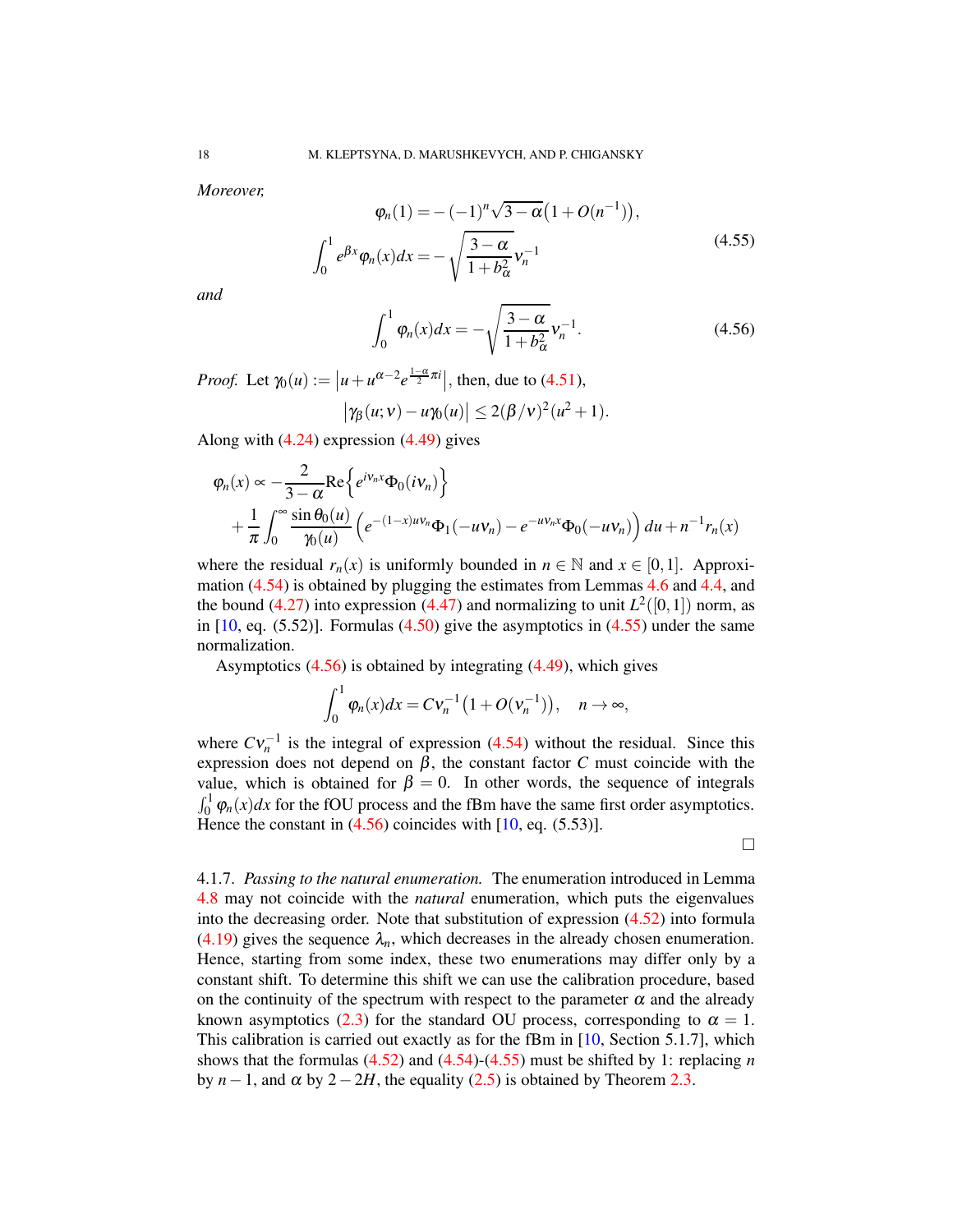4.2. **The case**  $H < \frac{1}{2}$  $\frac{1}{2}$ . In this case the covariance function is given by the formula [\(1.3\)](#page-1-1) and the spectral problem has the form

$$
\int_0^1 \left( \int_0^x e^{\beta(x-u)} \frac{d}{du} \int_0^y e^{\beta(y-v)} C_\alpha |u-v|^{1-\alpha} \text{sign}(u-v) dv du \right) \varphi(y) dy = \lambda \varphi(x),
$$

where  $C_{\alpha} := 1 - \frac{\alpha}{2}$ . Differentiating twice we get

$$
\int_0^1 \left( \frac{d}{dx} \int_0^y e^{\beta(y-v)} C_\alpha |x-v|^{1-\alpha} \operatorname{sign}(x-v) dv \right) \varphi(y) dy + \beta \lambda \varphi(x) = \lambda \varphi'(x),
$$

which can be written as

$$
-\frac{d}{dx}\int_0^1 \left(\int_0^y e^{-\beta v}C_\alpha |x-v|^{1-\alpha} \operatorname{sign}(x-v)dv\right) \frac{d}{dy}\int_y^1 e^{\beta r}\varphi(r)dxdy
$$
  
+  $\beta \lambda \varphi(x) = \lambda \varphi'(x).$ 

Integrating by parts gives

$$
\frac{d}{dx}\int_0^1C_\alpha|x-y|^{1-\alpha}\operatorname{sign}(x-y)\psi(y)dy+\beta\lambda\,\varphi(x)=\lambda\,\varphi'(x),
$$

where  $\psi(x)$  is defined as in [\(4.6\)](#page-6-1). Using the identity [\(4.8\)](#page-6-8) we get the generalized spectral problem, cf. [\(4.7\)](#page-6-2),

$$
\frac{d}{dx} \int_0^1 C_\alpha |x - y|^{1 - \alpha} \operatorname{sign}(x - y) \psi(y) dy = \lambda \left( \beta^2 \psi(x) - \psi''(x) \right), \quad x \in [0, 1],
$$
  

$$
\psi(1) = 0, \ \psi'(0) + \beta \psi(0) = 0.
$$

The rest of the proof is carried out as in the case  $H > \frac{1}{2}$  $rac{1}{2}$ .

### 5. CONCLUDING REMARKS

We obtained the exact asymptotics of the mean squared error in the estimation problem of the fractional OU process observed in the white noise of vanishing intensity  $\varepsilon \to 0$ . Due to the scaling property [\(2.2\)](#page-2-2) the results remain valid on the arbitrary *finite* time interval  $[0, T]$ , and the leading asymptotic term does not depend on the interval length *T*. Another interesting problem would be to find the limit of the estimation error as  $T \to \infty$  with the noise intensity  $\varepsilon > 0$  being fixed. This large time asymptotic analysis requires the spectral estimates of Theorem [2.3](#page-3-0) to be uniform in *T*. Such uniformity does not follow from the proof and the large time problem would need a different approach.

#### **REFERENCES**

- <span id="page-18-0"></span>[1] Yuliya S. Mishura. *Stochastic calculus for fractional Brownian motion and related processes*, volume 1929 of *Lecture Notes in Mathematics*. Springer-Verlag, Berlin, 2008.
- <span id="page-18-1"></span>[2] Vladas Pipiras and Murad S. Taqqu. *Long-range dependence and self-similarity*. Cambridge Series in Statistical and Probabilistic Mathematics, [45]. Cambridge University Press, Cambridge, 2017.
- <span id="page-18-2"></span>[3] Patrick Cheridito, Hideyuki Kawaguchi, and Makoto Maejima. Fractional Ornstein-Uhlenbeck processes. *Electron. J. Probab.*, 8:no. 3, 14, 2003.